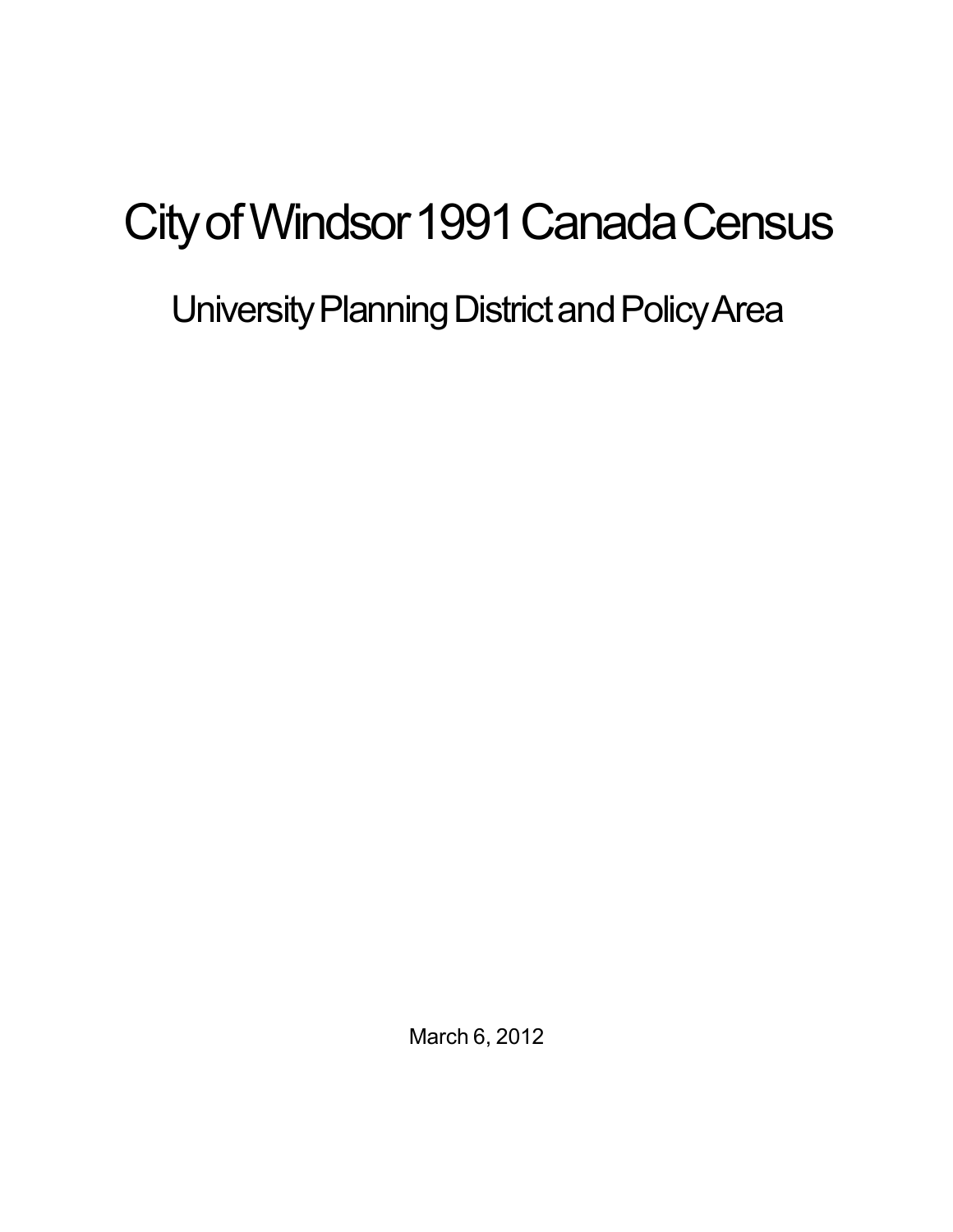## **Table of Contents**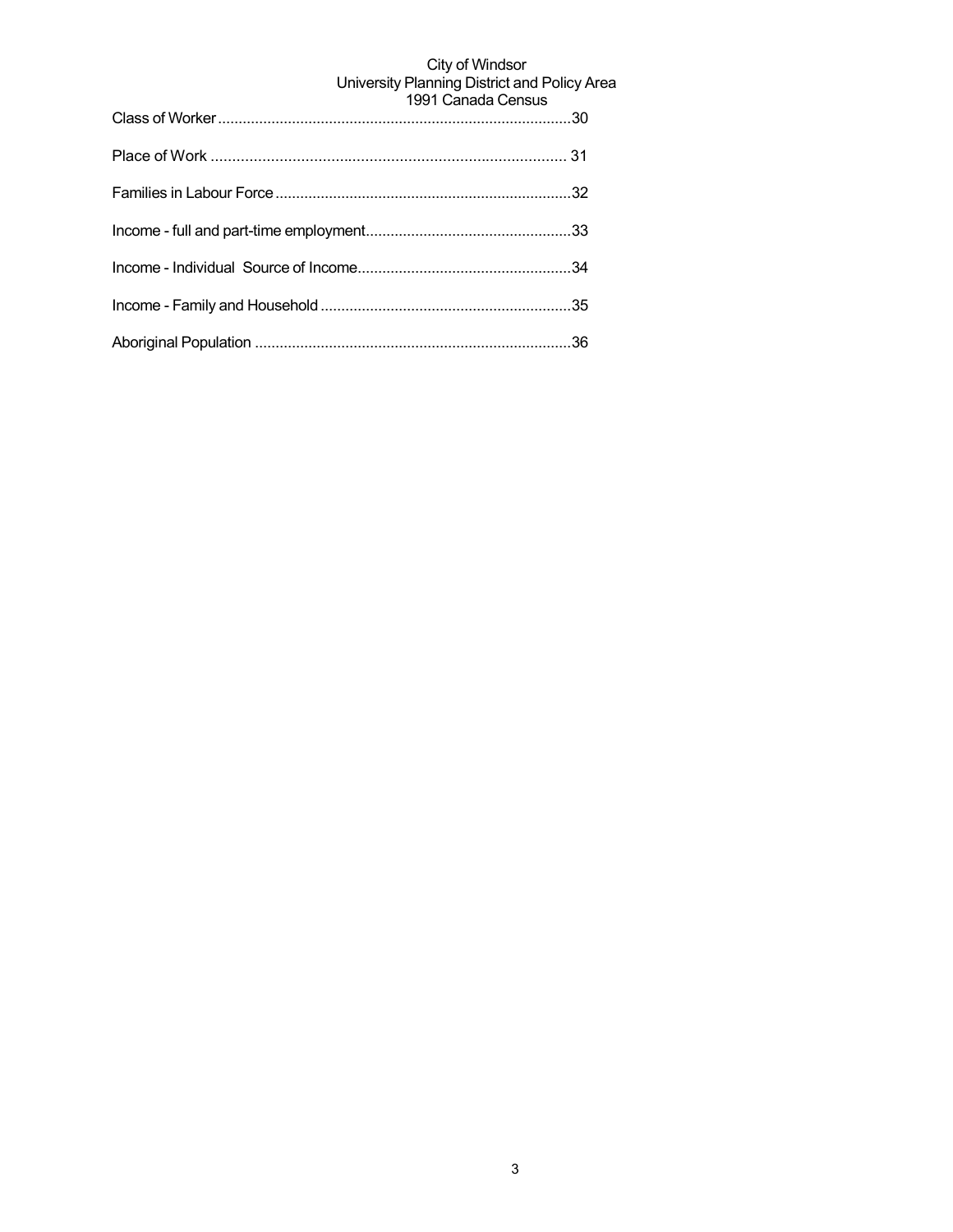## Census Summary

| <b>Census Summary</b>                            |          | <b>University</b> |
|--------------------------------------------------|----------|-------------------|
| Total Population where census data are available |          | 15,110 % base     |
|                                                  |          |                   |
| Males                                            | 7,260    | 48%               |
| <b>Females</b>                                   | 7,865    | 52%               |
| 0 to 4 years                                     | 885      | 6%                |
| 5 to 19 years                                    | 2,610    | 17%               |
| 20 to 24 years                                   | 1,620    | 11%               |
| 25 to 34 years                                   | 3,065    | 20%               |
| 35 to 44 years                                   | 1,885    | 12%               |
| 45 to 54 years                                   | 1,395    | 9%                |
| 55 to 64 years                                   | 1,390    | 9%                |
| 65 to 74 years                                   | 1,310    | 9%                |
| 75 years and over                                | 945      | 6%                |
| Average age                                      | 37.1     |                   |
| Total census families                            |          | 3,750 % base      |
| <u>Average persons per family</u>                | 2.9      |                   |
| <b>Husband-wife families</b>                     | 2,815    | 75%               |
| No children at home                              | 1,320    | 35%               |
| With children at home                            | 1,505    | 40%               |
| Lone-parent families                             | 955      | 25%               |
| Total children at home                           | 4,245    |                   |
| Average children per family                      | 1.1      |                   |
| <b>Private households</b>                        | 6,475    |                   |
| Persons in private households                    | 14,705   |                   |
| Average persons per household                    | 2.3      |                   |
| Average household income                         | \$33,351 |                   |
| Occupied dwellings where census data available   |          | 6,470 % base      |
| <b>Owned dwellings</b>                           | 3,100    | 48%               |
| Average value                                    | \$93,739 |                   |
| <b>Rented dwellings</b>                          | 3,385    | 52%               |
| <b>Average rent</b>                              | \$538    |                   |
| Single detached houses                           | 3,365    | 52%               |
| Semi-detached/row/duplexes                       | 1,035    | 16%               |
| <b>Apartments</b>                                | 2,050    | 32%               |
| Other types of dwelling                          | 25       | 0%                |
| Actual (unsuppressed) data:                      |          |                   |
| <b>Total Population</b>                          | 15,169   |                   |
| <b>Total Dwellings</b>                           | 6,520    |                   |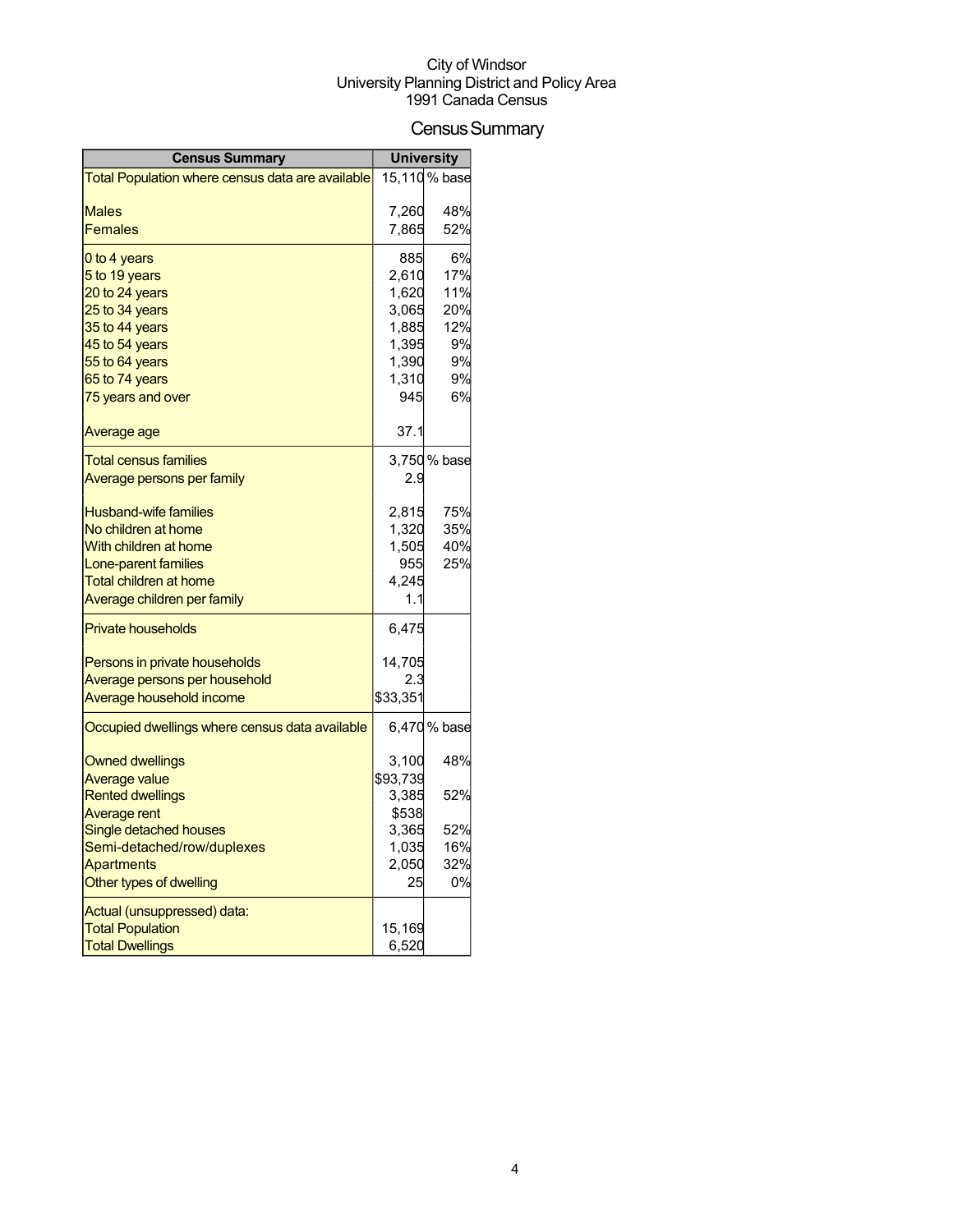## Population By Age

| <b>Population By Age</b>       | <b>University</b> |               |
|--------------------------------|-------------------|---------------|
| <b>Total population</b>        |                   | 15,110 % base |
| Average age of population      | 37.1              |               |
| By age:                        |                   |               |
| 0 to 4 years                   | 885               | 6%            |
| 5 to 9 years                   | 820               | 5%            |
| 10 to 14 years                 | 850               | 6%            |
| 15 to 19 years                 | 940               | 6%            |
| 20 to 24 years                 | 1,620             | 11%           |
| 25 to 34 years                 | 3,065             | 20%           |
| 35 to 44 years                 | 1,885             | 12%           |
| 45 to 54 years                 | 1,395             | 9%            |
| 55 to 64 years                 | 1,390             | 9%            |
| 65 to 74 years                 | 1,310             | 9%            |
| 75 years and over              | 945               | 6%            |
| By age - detailed:             |                   |               |
| 0 to 4 years                   | 885               | 6%            |
| 5 to 9 years                   | 820               | <b>5%</b>     |
| 10 to 14 years                 | 850               | 6%            |
| 15 years                       | 150               | 1%            |
| 16 years                       | 190               | 1%            |
| 17 years                       | 165               | 1%            |
| 18 to 19 years                 | 435               | 3%            |
| 20 to 24 years                 | 1,620             | 11%           |
| 25 to 29 years                 | 1,705             | 11%           |
| 30 to 34 years                 | 1,360             | 9%            |
| 35 to 39 years                 | 1,015             | 7%            |
| 40 to 44 years                 | 870               | 6%            |
| 45 to 49 years                 | 745               | 5%            |
| 50 to 54 years                 | 650               | 4%            |
| 55 to 59 years                 | 675               | 4%            |
| 60 to 64 years                 | 715               | 5%            |
| 65 to 74 years                 | 1,310             | 9%            |
| 75 to 84 years                 | 685               | 5%            |
| 85 years and over              | 260               | 2%            |
| 18 years and over              | 11,990            | 79%           |
| Average age, 18 years and over | 44.5              |               |
| 65 years and over              | 2,255             | 15%           |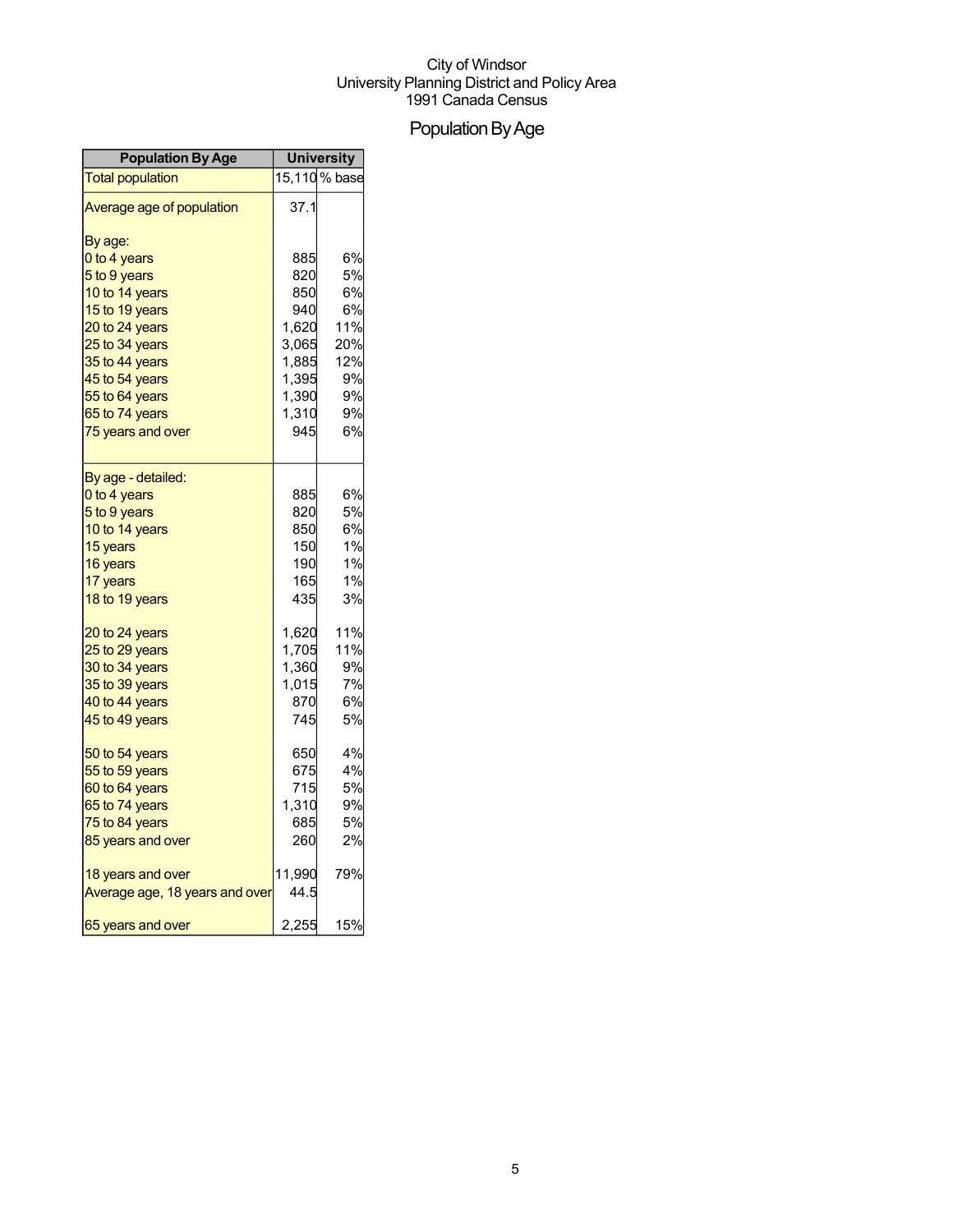## Male Population by age

| <b>Male Population by age</b>        | <b>University</b> |               |
|--------------------------------------|-------------------|---------------|
| <b>Total population</b>              |                   | 15,110 % base |
| <b>Male population</b>               | 7,260             | 48%           |
| Average age of males                 | 35.4              |               |
| By age:                              |                   |               |
| 0 to 4 years                         | 460               | 3%            |
| 5 to 9 years                         | 430               | 3%            |
| 10 to 14 years                       | 415               | 3%            |
| 15 to 19 years                       | 465               | 3%            |
| 20 to 24 years                       | 805               | 5%            |
| 25 to 34 years                       | 1,570             | 10%           |
| 35 to 44 years                       | 935               | 6%            |
| 45 to 54 years                       | 630               | 4%            |
| 55 to 64 years                       | 655               | 4%            |
| 65 to 74 years                       | 535               | 4%            |
| 75 years and over                    | 350               | 2%            |
| By age - detailed:                   |                   |               |
| 0 to 4 years                         | 460               | 3%            |
| 5 to 9 years                         | 430               | 3%            |
| 10 to 14 years                       | 415               | 3%            |
| 15 years                             | 85                | 1%            |
| 16 years                             | 85                | 1%            |
| 17 years                             | 75                | 0%            |
| 18 to 19 years                       | 220               | 1%            |
| 20 to 24 years                       | 805               | 5%            |
| 25 to 29 years                       | 865               | 6%            |
| 30 to 34 years                       | 705               | <b>5%</b>     |
| 35 to 39 years                       | 505               | 3%            |
| 40 to 44 years                       | 430               | 3%            |
| 45 to 49 years                       | 350               | 2%            |
| 50 to 54 years                       | 280               | 2%            |
| 55 to 59 years                       | 335               | 2%            |
| 60 to 64 years                       | 320               | 2%            |
| 65 to 74 years                       | 535               | 4%            |
| 75 to 84 years                       | 265               | 2%            |
| 85 years and over                    | 85                | 1%            |
| 18 years and over                    | 5,665             | 37%           |
| Average age, males 18 years and over | 42.9              |               |
| 65 years and over                    | 885               | 6%            |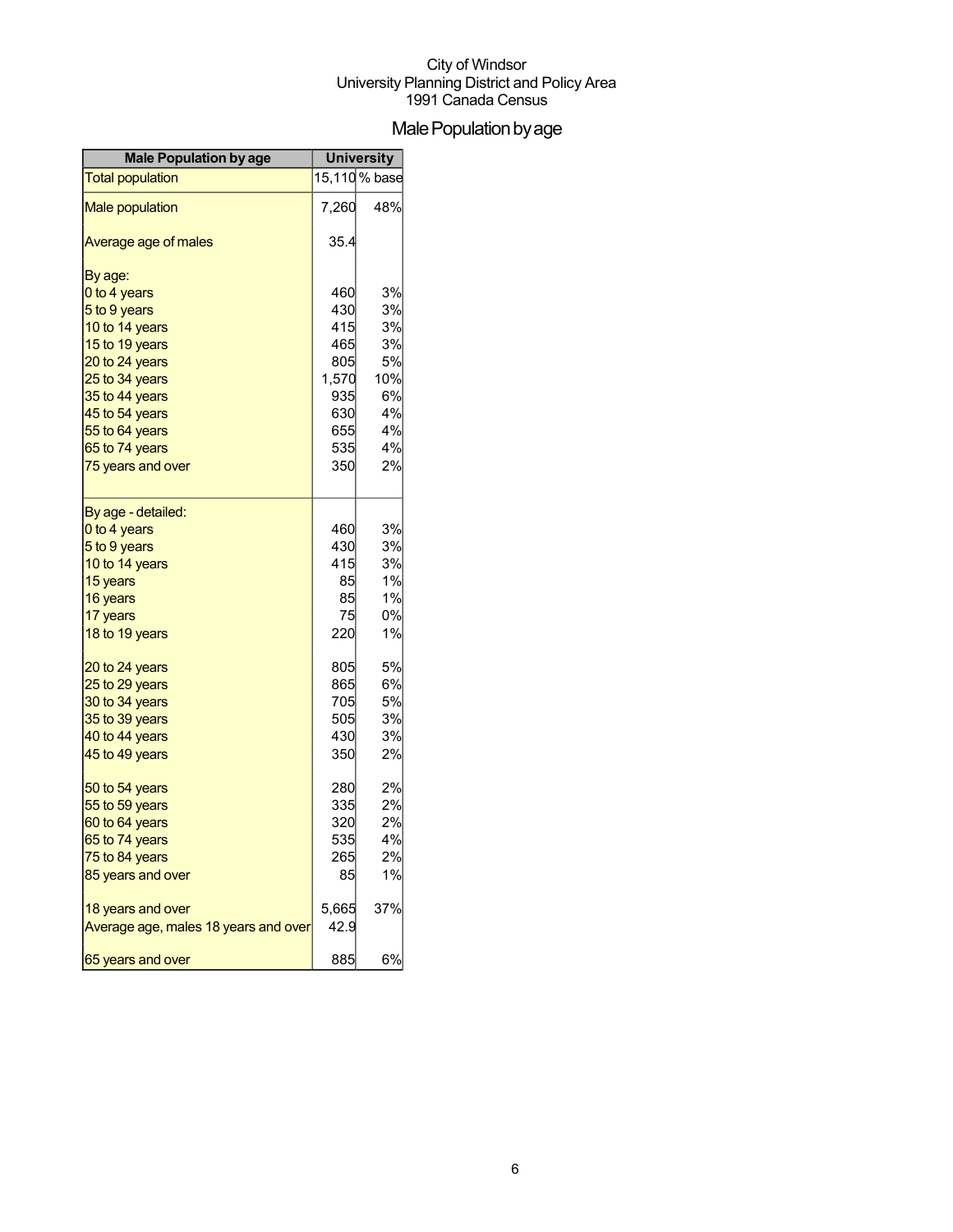## Female Population by age

| <b>Female Population by age</b>        | <b>University</b> |               |
|----------------------------------------|-------------------|---------------|
| <b>Total population</b>                |                   | 15,110 % base |
| <b>Female population</b>               | 7,865             | 52%           |
| Average age of females                 | 38.7              |               |
| By age:                                |                   |               |
| 0 to 4 years                           | 425               | 3%            |
| 5 to 9 years                           | 390               | 3%            |
| 10 to 14 years                         | 435               | 3%            |
| 15 to 19 years                         | 475               | 3%            |
| 20 to 24 years                         | 815               | 5%            |
| 25 to 34 years                         | 1,495             | 10%           |
| 35 to 44 years                         | 950               | 6%            |
| 45 to 54 years                         | 765               | 5%            |
| 55 to 64 years                         | 735               | 5%            |
| 65 to 74 years                         | 775               | 5%            |
| 75 years and over                      | 595               | 4%            |
| By age - detailed:                     |                   |               |
| 0 to 4 years                           | 425               | 3%            |
| 5 to 9 years                           | 390               | 3%            |
| 10 to 14 years                         | 435               | 3%            |
| 15 years                               | 65                | 0%            |
| 16 years                               | 105               | 1%            |
| 17 years                               | 90                | 1%            |
| 18 to 19 years                         | 215               | 1%            |
| 20 to 24 years                         | 815               | 5%            |
| 25 to 29 years                         | 840               | 6%            |
| 30 to 34 years                         | 655               | 4%            |
| 35 to 39 years                         | 510               | 3%            |
| 40 to 44 years                         | 440               | 3%            |
| 45 to 49 years                         | 395               | 3%            |
| 50 to 54 years                         | 370               | 2%            |
| 55 to 59 years                         | 340               | 2%            |
| 60 to 64 years                         | 395               | 3%            |
| 65 to 74 years                         | 775               | 5%            |
| 75 to 84 years                         | 420               | 3%            |
| 85 years and over                      | 175               | 1%            |
| 18 years and over                      | 6,325             | 42%           |
| Average age, females 18 years and over | 45.9              |               |
| 65 years and over                      | 1,370             | 9%            |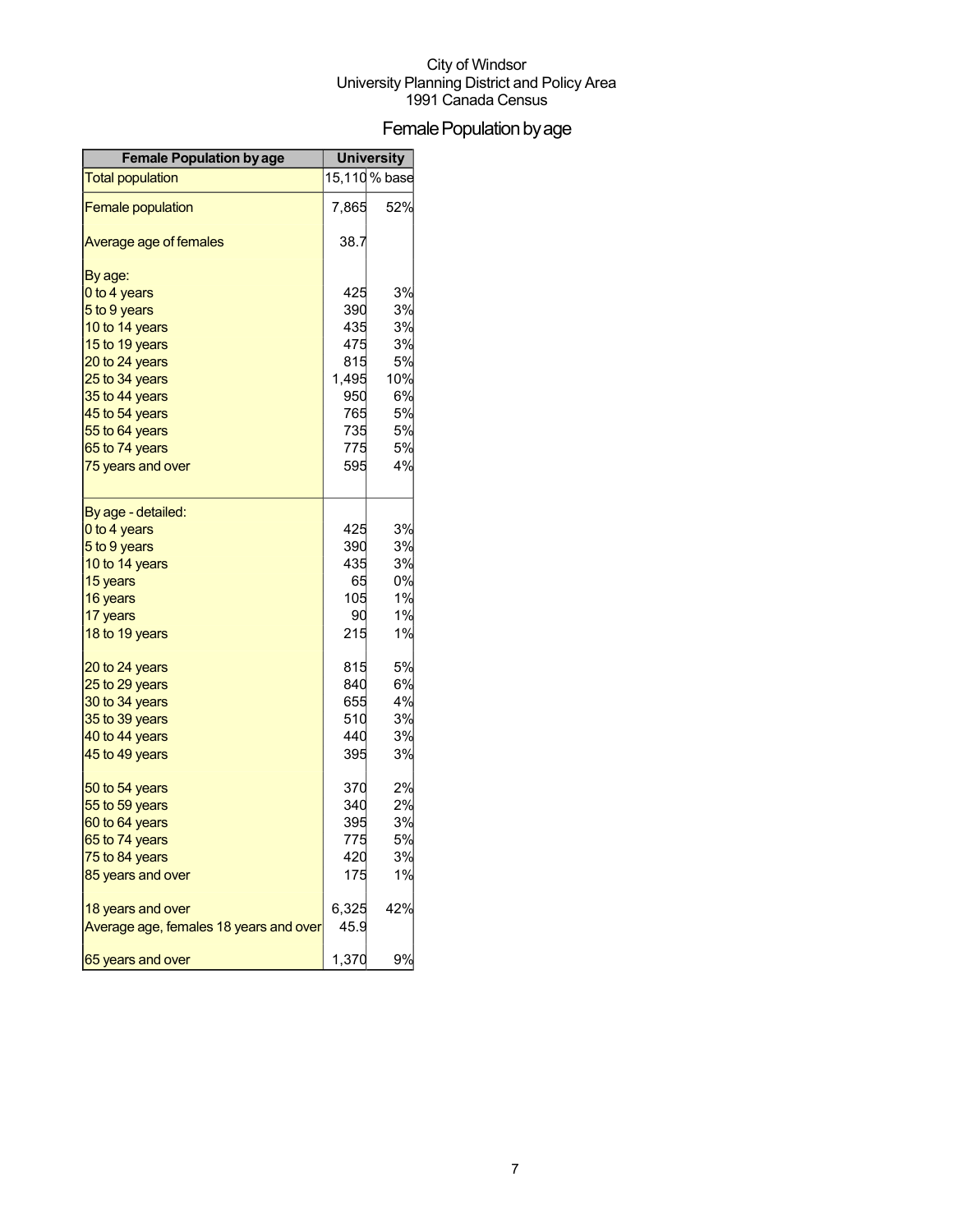## Family Structure and Children

| <b>Family Structure and Children University</b> |       |              |
|-------------------------------------------------|-------|--------------|
| <b>Total census families</b>                    |       | 3,750 % base |
| By family structure:                            |       |              |
| <b>Total husband-wife families</b>              | 2,815 | 75%          |
| With no children at home                        | 1,320 | 35%          |
| With children at home                           | 1,505 | 40%          |
| 1 child                                         | 645   | 17%          |
| 2 children                                      | 565   | 15%          |
| 3 or more children                              | 290   | 8%           |
| Families - now-married couples                  | 2,530 | 67%          |
| With no children at home                        | 1,160 | 31%          |
| With children at home                           | 1,395 | 37%          |
| 1 child                                         | 575   | 15%          |
| 2 children                                      | 535   | 14%          |
|                                                 |       |              |
| 3 or more children                              | 275   | 7%           |
| Families - common-law couples                   | 285   | 8%           |
| With no children at home                        | 160   | 4%           |
| With children at home                           | 110   | 3%           |
| 1 child                                         | 70    | 2%           |
| 2 children                                      | 30    | 1%           |
| 3 or more children                              | 15    | 0%           |
| Lone-parent families                            | 955   | 25%          |
| Lone male parent                                | 130   | 3%           |
| 1 child at home                                 | 90    | 2%           |
| 2 children at home                              | 35    | 1%           |
| 3 or more children at home                      | 20    | 1%           |
| Lone female parent                              | 810   | 22%          |
| 1 child at home                                 | 445   | 12%          |
| 2 children at home                              | 260   | 7%           |
| 3 or more children at home                      | 85    | 2%           |
|                                                 |       |              |
| <b>Total children at home</b>                   |       | 4,245 % base |
| By age of children:                             |       |              |
| $0 - 5$ years                                   | 1,035 | 24%          |
| $6 - 14$ years                                  | 1,465 | 35%          |
| 15 - 17 years                                   | 475   | 11%          |
| 18 - 24 years                                   | 850   | 20%          |
| 25 years and over                               | 455   | 11%          |
| Average children per family                     | 1.1   |              |
|                                                 |       |              |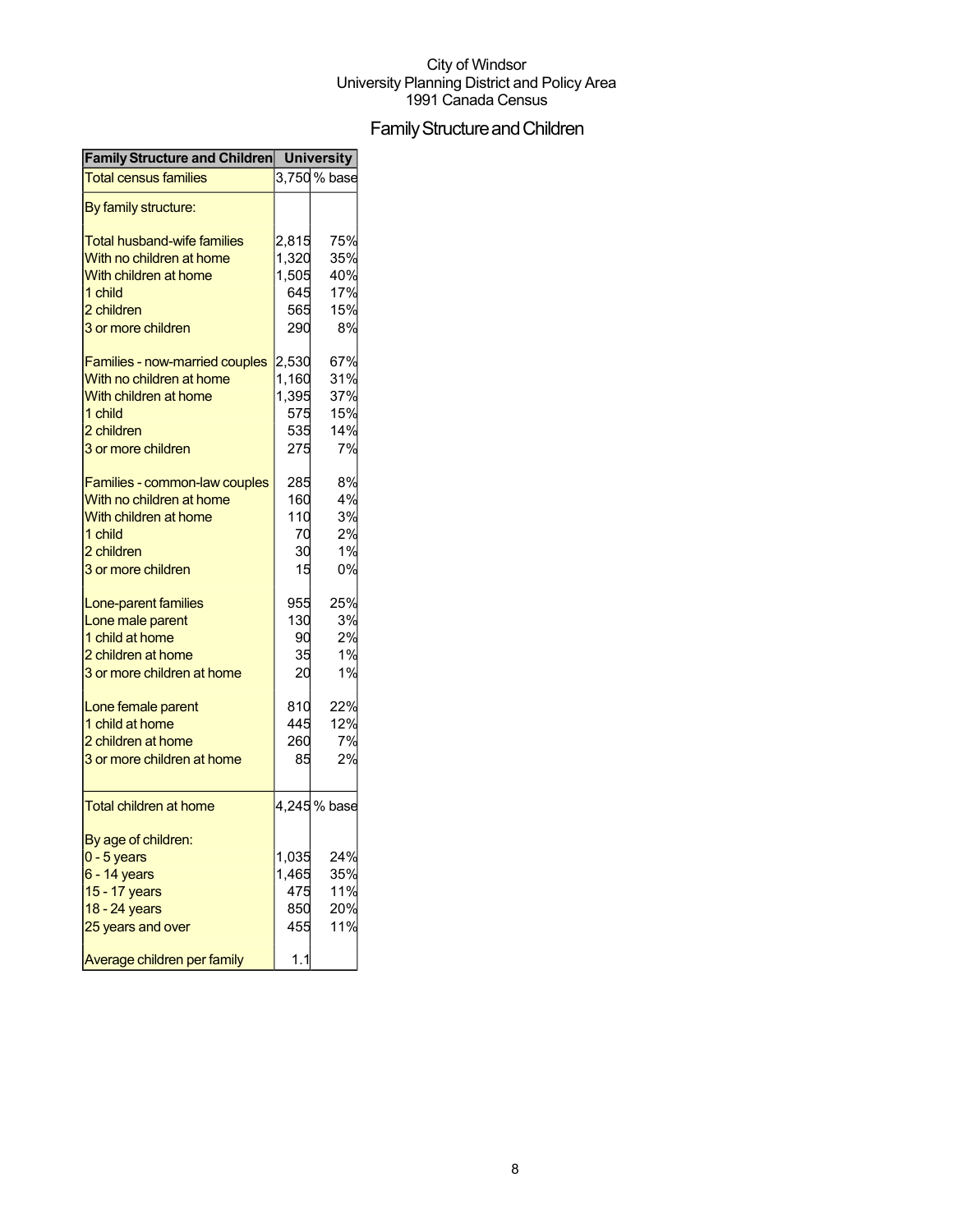## Households and Marital Status

| <b>Households and Marital Status</b>                     |            | <b>University</b> |
|----------------------------------------------------------|------------|-------------------|
| <b>Private households</b>                                |            | 6,475 % base      |
|                                                          |            |                   |
| By size of household:                                    |            |                   |
| 1 person                                                 | 2,285      | 35%               |
| 2 persons                                                | 1,980      | 31%               |
| 3 persons                                                | 1,065      | 16%               |
| 4 - 5 persons                                            | 1,005      | 16%               |
| 6 or more persons                                        | 170        | 3%                |
|                                                          |            |                   |
| By number of census families:                            |            |                   |
| Non-family households                                    | 2,795      | 43%               |
| <b>Family households</b>                                 | 3,675      | 57%               |
| 1 census family                                          | 3,625      | 56%<br>1%         |
| 2 or more census families                                | 50         |                   |
| Persons in private households                            | 14,705     |                   |
| Average persons per household                            | 2.3        |                   |
| Census families in private                               |            | 3,750 % base      |
| households                                               |            |                   |
|                                                          |            |                   |
| By size of census family:                                |            |                   |
| 2 persons                                                | 1,855      | 49%               |
| 3 persons                                                | 935<br>655 | 25%<br>17%        |
| 4 persons                                                | 320        | 9%                |
| 5 or more persons                                        |            |                   |
| <b>Total population</b>                                  |            | 15,110 % base     |
| By marital status, for persons 15 years of age and over: |            |                   |
| Single (never married)                                   | 4,400      | 29%               |
| <b>Married</b>                                           | 5,280      | 35%               |
| Widowed                                                  | 1,240      | 8%                |
| <b>Divorced</b>                                          | 1,115      | 7%                |
| Separated                                                | 455        | 3%                |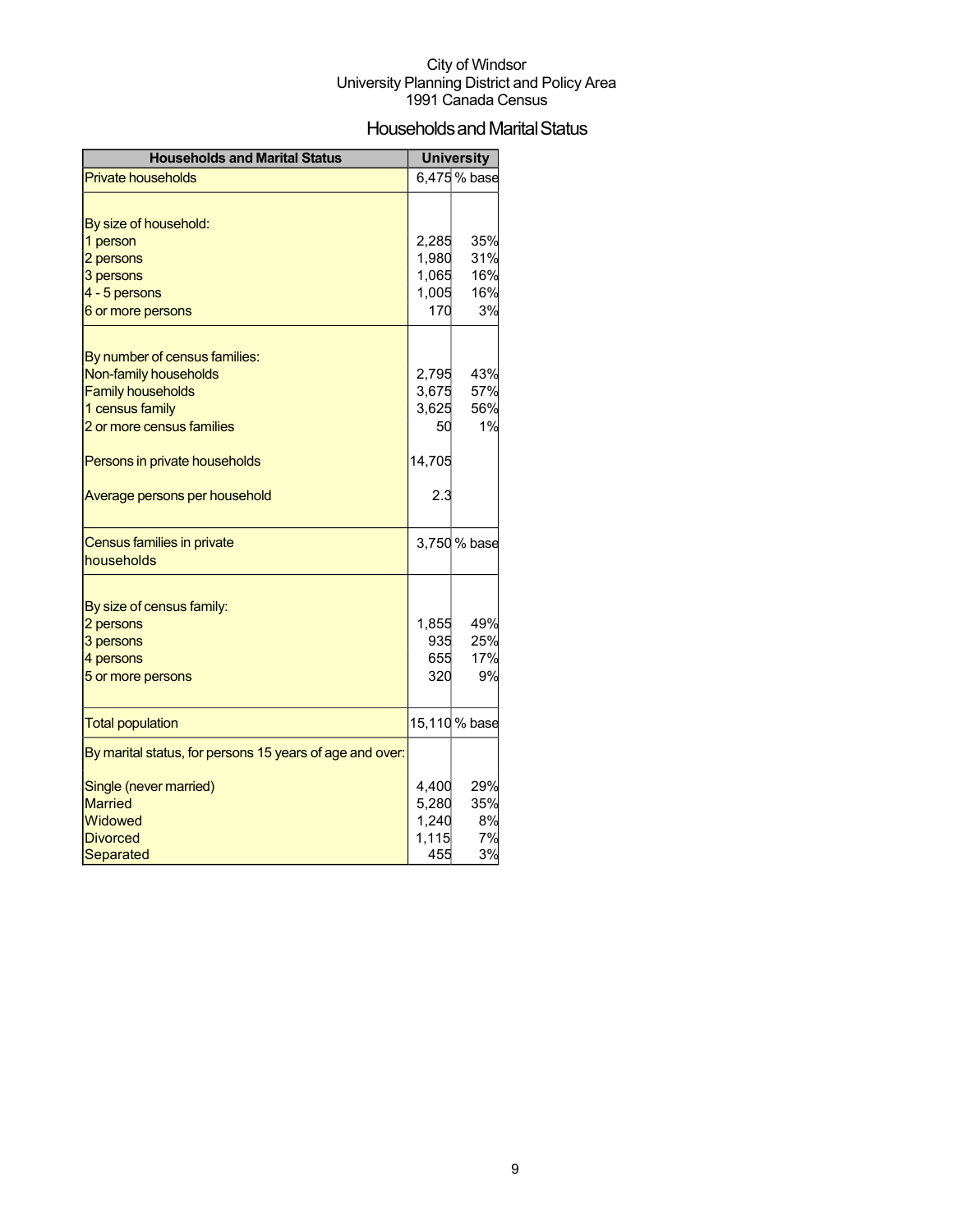## Family Status and Family Size

| <b>Family Status and Family Size</b> |        | <b>University</b> |
|--------------------------------------|--------|-------------------|
| Persons in private households        |        | 14,735 % base     |
| By living arrangements:              |        |                   |
| Number of non-family persons         | 3,905  | 27%               |
| <b>Living with relatives</b>         | 655    | 4%                |
| Living with non-relatives only       | 1,000  | 7%                |
| Living alone                         | 2,280  | 15%               |
| Number of family persons             | 10,830 | 73%               |
| Average persons per family           | 2.9    |                   |
| Persons 65+ years in househlds       |        | 2,055% base       |
|                                      |        |                   |
| By living arrangements:              |        |                   |
| Number of non-family persons         | 1,000  | 49%               |
| <b>Living with relatives</b>         | 150    | 7%                |
| Living with non-relatives only       | 40     | 2%                |
| Living alone                         | 820    | 40%               |
| Number of family persons             | 1,055  | 51%               |
| Economic families in househlds       |        | 3,865 % base      |
| By size of economic family:          |        |                   |
| 2 persons                            | 1,825  | 47%               |
| 3 persons                            | 975    | 25%               |
| 4 persons                            | 660    | 17%               |
| 5 or more persons                    | 400    | 10%               |
| Persons in economic families         | 11,455 |                   |
| Average persons per economic family  | 3      |                   |
| <b>Total unattached individuals</b>  | 3,260  |                   |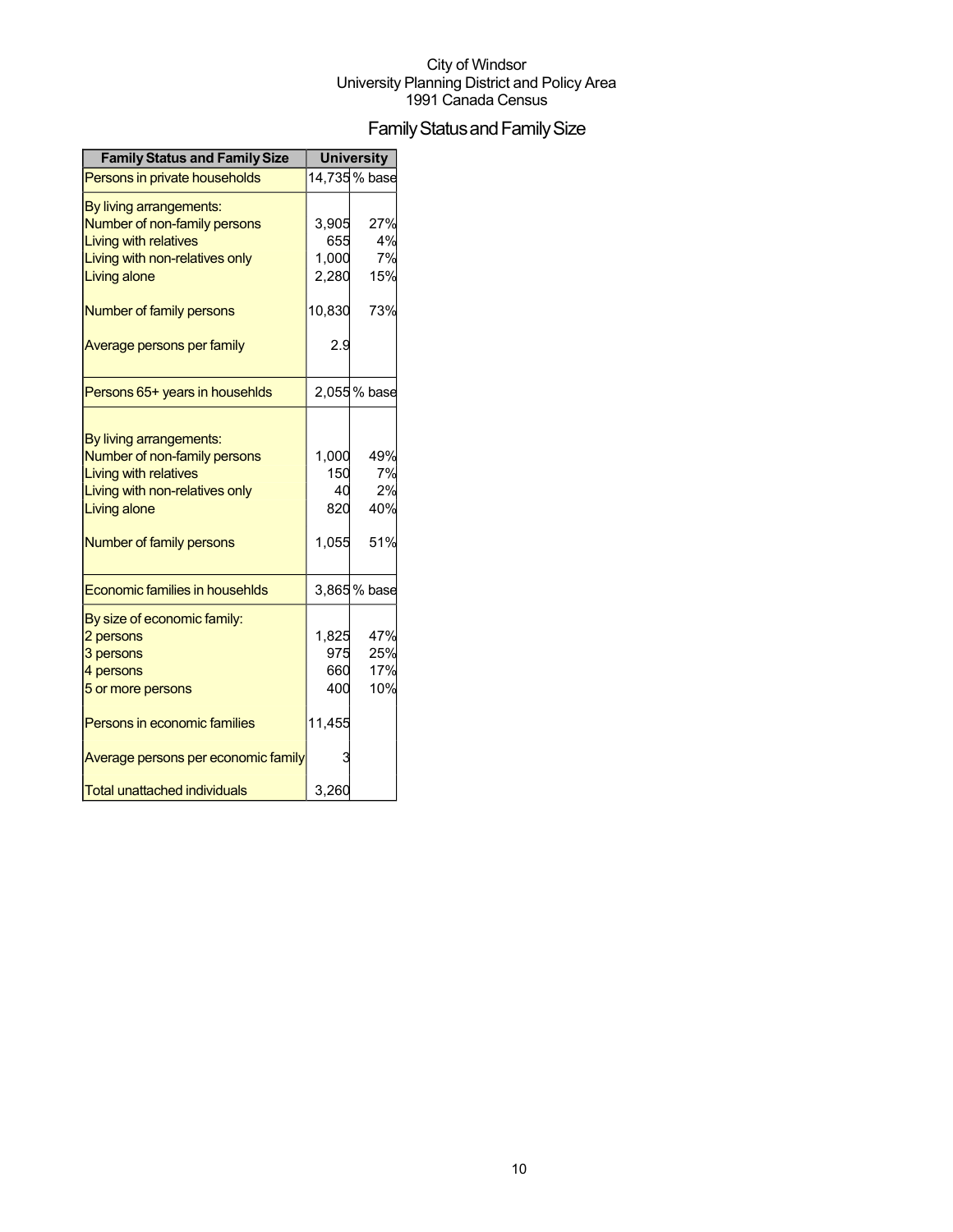## Dwellings

| Dwellings                         | <b>University</b> |              |
|-----------------------------------|-------------------|--------------|
| <b>Occupied dwellings</b>         |                   | 6,470 % base |
| By tenure:                        |                   |              |
| Rented                            | 3,385             | 52%          |
| Owned                             | 3,100             | 48%          |
| <b>Band housing</b>               | 0                 | 0%           |
| By dwelling type:                 |                   |              |
| Single-detached house             | 3,365             | 52%          |
| Semi-detached house               | 350               | 5%           |
| <b>Row house</b>                  | 310               | 5%           |
| Apartment, detached duplex        | 375               | 6%           |
| Apartment less than 5 storey      | 1,255             | 19%          |
| Apartment 5 or more storeys       | 795               | 12%          |
| Other single attached house       | 25                | 0%           |
| <b>Movable dwelling</b>           | 0                 | 0%           |
| Average rooms per dwelling        | 5.5               |              |
| Average bedrooms per dwelling     | 2.2               |              |
| Average persons per room          | 0.4               |              |
| By period of construction         |                   |              |
| Before 1946                       | 3,000             | 46%          |
| 1946 - 1960                       | 1,345             | 21%          |
| 1961 - 1970                       | 840               | 13%          |
| 1971 - 1980                       | 985               | 15%          |
| 1981 - 1985                       | 125               | 2%           |
| 1986 - 1991                       | 130               | 2%           |
| Condition of dwelling:            |                   |              |
| Regular maintenance               | 4,155             | 64%          |
| Minor repairs needed              | 1,725             | 27%          |
| <b>Major repairs needed</b>       | 585               | 9%           |
| Owner one-family households       |                   | 1,995 % base |
| <b>Average value of dwellings</b> | \$93,739          |              |
| Owner expenses:                   |                   |              |
| Average major monthly payments    | \$611             |              |
| Payments > 30% of income          | 285               | 14%          |
| Tenant one-family households      |                   | 1,270 % base |
| Tenant expenses:                  |                   |              |
| Average gross monthly rent        | \$538             |              |
| Rent > 30% of income              | 475               | 37%          |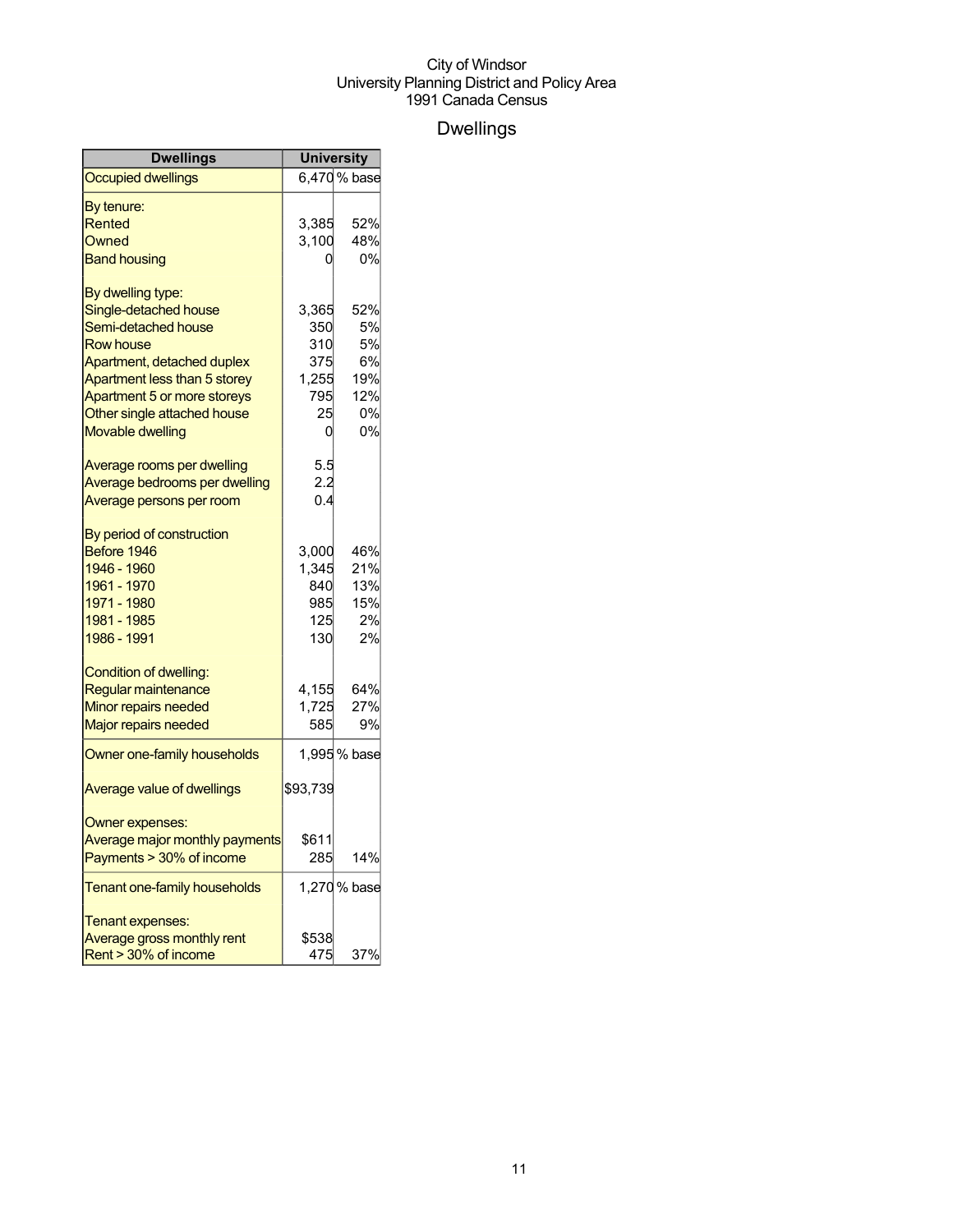## Language-Mothertongue

| Language - Mother tongue            | <b>University</b> |               |
|-------------------------------------|-------------------|---------------|
| <b>Total responses</b>              |                   | 15,135 % base |
|                                     |                   |               |
| <b>Total single responses</b>       | 14,540            | 96%           |
| <b>Total official languages</b>     | 12,405            | 82%           |
| <b>English</b>                      | 11,890            | 79%           |
| French                              | 515               | 3%            |
| <b>Total non-official languages</b> | 2,125             | 14%           |
| <b>Arabic</b>                       | 165               | 1%            |
| <b>Bulgarian</b>                    | 0                 | 0%            |
| <b>Chinese</b>                      | 425               | 3%            |
| Dutch                               | 45                | 0%            |
| <b>Finnish</b>                      | 5                 | 0%            |
| German                              | 80                | 1%            |
| Greek                               | 100               | 1%            |
| Hungarian                           | 40                | 0%            |
| Italian                             | 420               | 3%            |
| Polish                              | 90                | 1%            |
| Portuguese                          | 55                | 0%            |
| Punjabi                             | 15                | 0%            |
| <b>Russian</b>                      | 10                | 0%            |
| <b>Spanish</b>                      | 125               | 1%            |
| Tagalog (Pilipino)                  | 65                | 0%            |
| <b>Ukrainian</b>                    | 40                | 0%            |
| Vietnamese                          | 95                | 1%            |
| Major aboriginal languages          | 0                 | 0%            |
| Languages other than above          | 415               | 3%            |
| <b>Total multiple responses</b>     | 595               | 4%            |
| <b>English and French</b>           | 175               | 1%            |
| English and non-official language   | 340               | 2%            |
| French and non-official language    | 15                | 0%            |
| English, French and other language  | 20                | 0%            |
| Non-official languages              | 35                | 0%            |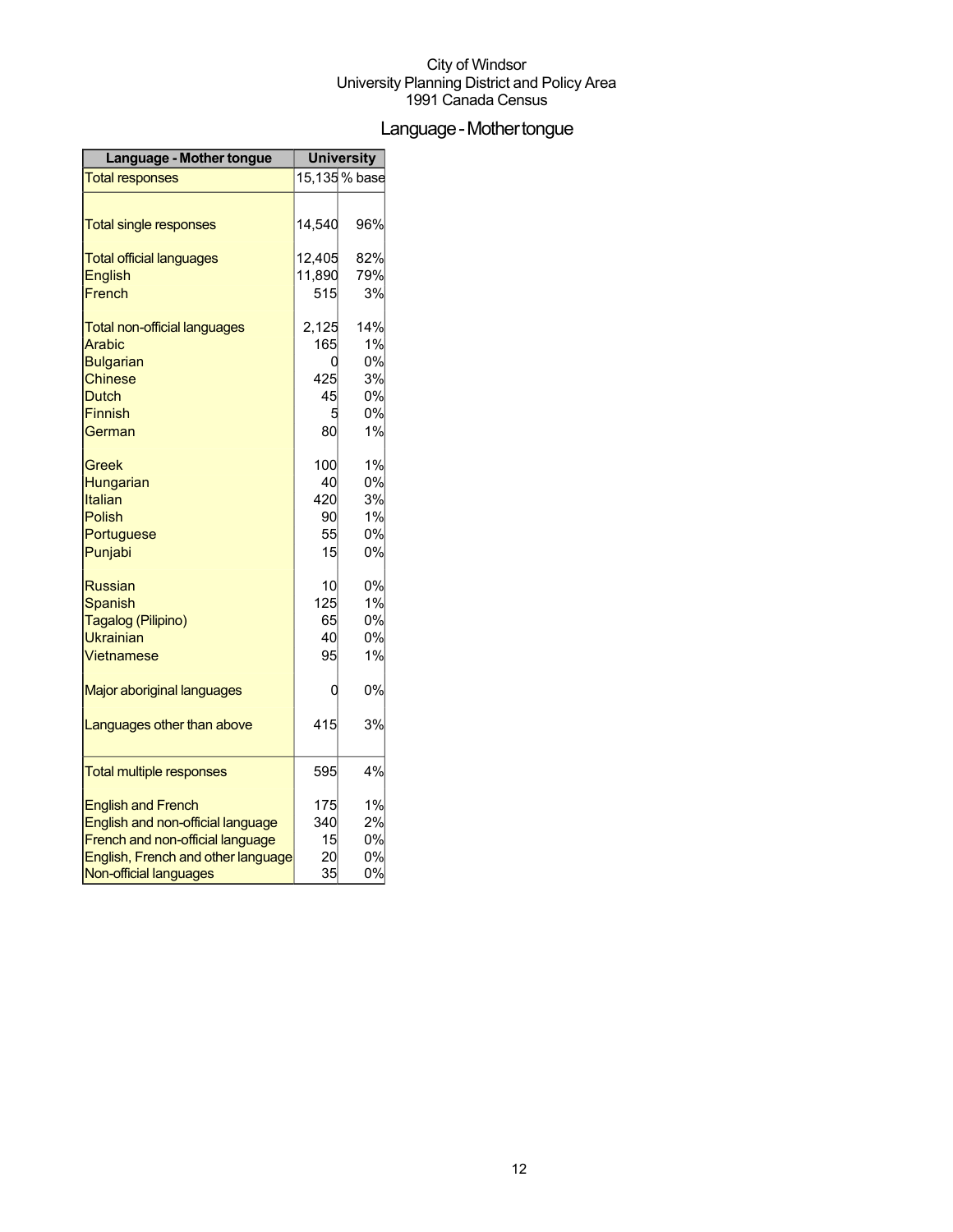## Language-Homelanguage

| Language - Home language            | <b>University</b> |               |
|-------------------------------------|-------------------|---------------|
| <b>Total responses</b>              |                   | 14,840 % base |
| <b>Total single responses</b>       | 14,530            | 98%           |
| <b>Total official languages</b>     | 12,875            | 87%           |
| <b>English</b>                      | 12,795            | 86%           |
| French                              | 80                | 1%            |
| <b>Total non-official languages</b> | 1,630             | 11%           |
| Arabic                              | 175               | 1%            |
| Armenian                            | 0                 | 0%            |
| <b>Chinese</b>                      | 410               | 3%            |
| <b>Creoles</b>                      | 0                 | 0%            |
| Croatian                            | 10                | 0%            |
| <b>Dutch</b>                        | 15                | 0%            |
| German                              | 15                | 0%            |
| Greek                               | 20                | 0%            |
| Gujarati                            | C                 | 0%            |
| Hungarian                           |                   | 0%            |
| <b>Hindi</b>                        |                   | 0%            |
| <b>Italian</b>                      | 330               | 2%            |
| Japanese                            | 10                | 0%            |
| Khmer (Cambodian)                   | 0                 | 0%            |
| Korean                              | 30                | 0%            |
| Portuguese                          | 10                | 0%            |
| Persian (Farsi)                     | 35                | 0%            |
| Polish                              | 30                | 0%            |
| Punjabi                             |                   | 0%            |
| Romanian                            |                   | 0%            |
| <b>Russian</b>                      |                   | 0%            |
| Spanish                             | 115               | 1%            |
| Tagalog (Pilipino)                  | 25                | 0%            |
| Tamil                               | 0                 | 0%            |
| <b>Ukrainian</b>                    |                   | 0%            |
| Urdu                                |                   | 0%            |
| <b>Vietnamese</b>                   | 225               | 2%            |
| Major aboriginal languages          |                   | 0%            |
| Languages other than above          | 125               | 1%            |
| <b>Total multiple responses</b>     | 310               | 2%            |
|                                     |                   |               |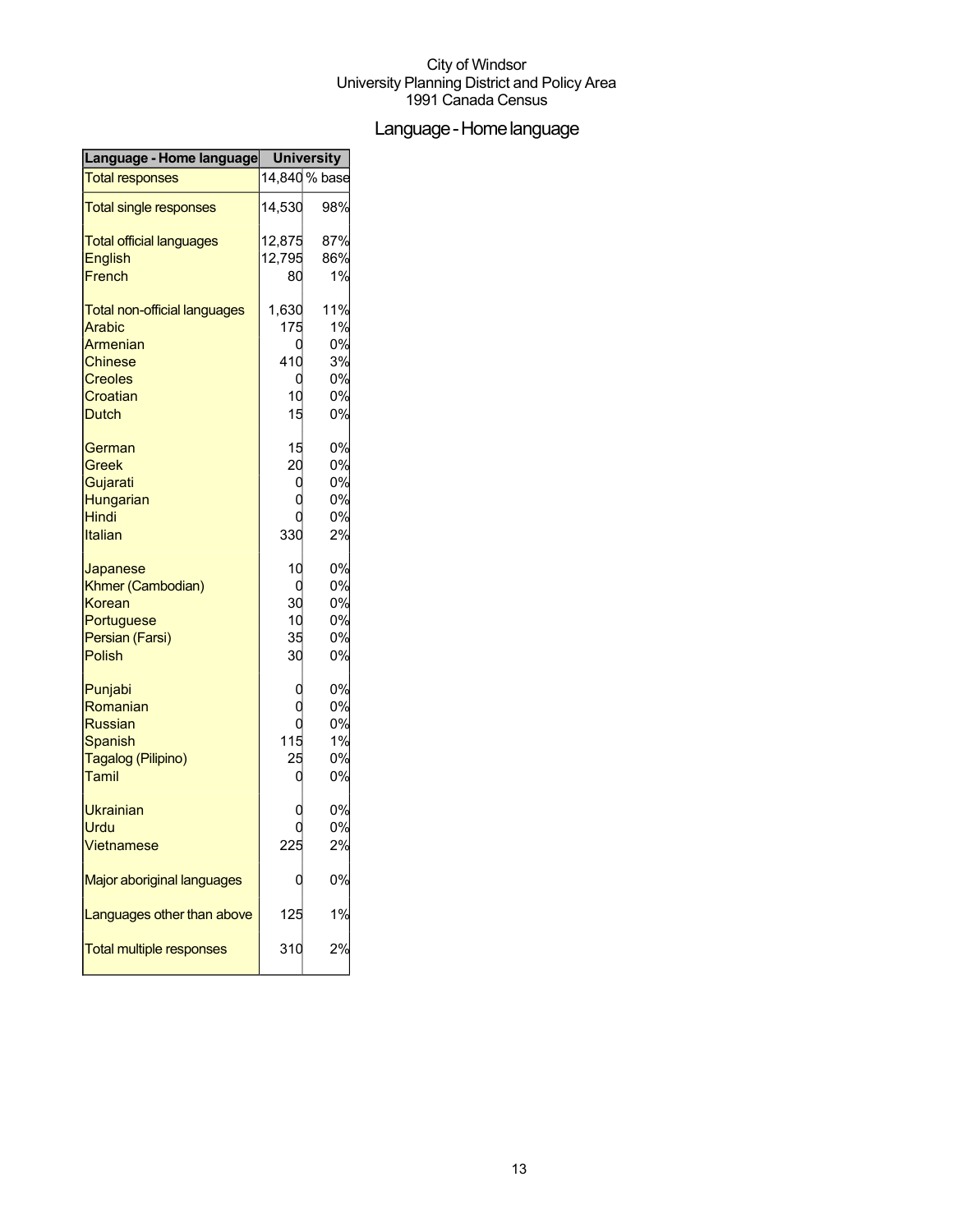## Language - Knowledge of

| Language - Knowledge of University                |        |               |
|---------------------------------------------------|--------|---------------|
| <b>Total population</b>                           |        | 15,110 % base |
| <b>Official languages:</b><br><b>English only</b> | 13,170 | 87%           |
| <b>French only</b>                                | 20     | 0%            |
|                                                   | 1,290  | 9%            |
| <b>Both English and French</b>                    |        |               |
| <b>Neither English nor French</b>                 | 375    | 2%            |
| Non-official languages:                           |        |               |
| Armenian                                          |        | 0%            |
| Arabic                                            | 300    | 2%            |
| <b>Chinese</b>                                    | 515    | 3%            |
| Cree                                              | Ω      | 0%            |
| <b>Creoles</b>                                    |        | 0%            |
| Croatian                                          | 35     | 0%            |
| <b>Dutch</b>                                      | 50     | 0%            |
| <b>Finnish</b>                                    |        | 0%            |
| German                                            | 235    | 2%            |
| Greek                                             | 60     | 0%            |
| Gujarati                                          | C      | 0%            |
| <b>Hebrew</b>                                     | C      | 0%            |
|                                                   |        |               |
| Hindi                                             | 20     | 0%            |
| Hungarian                                         | 30     | 0%            |
| Italian                                           | 750    | 5%            |
| Japanese                                          | 20     | 0%            |
| Korean                                            | 30     | 0%            |
| Persian (Farsi)                                   | 90     | 1%            |
|                                                   |        |               |
| <b>Polish</b>                                     | 40     | 0%            |
| Portuguese                                        | 40     | 0%            |
| Punjabi                                           | 10     | 0%            |
| Romanian                                          | 25     | 0%            |
| <b>Russian</b>                                    | 30     | 0%            |
| <b>Spanish</b>                                    | 180    | 1%            |
| Tagalog (Pilipino)                                | 70     | 0%            |
| Tamil                                             | C      | 0%            |
| Ukrainian                                         | 40     | 0%            |
| Urdu                                              | 50     | 0%            |
| Vietnamese                                        | 260    | 2%            |
| Yiddish                                           | 10     | 0%            |
|                                                   |        |               |
|                                                   |        |               |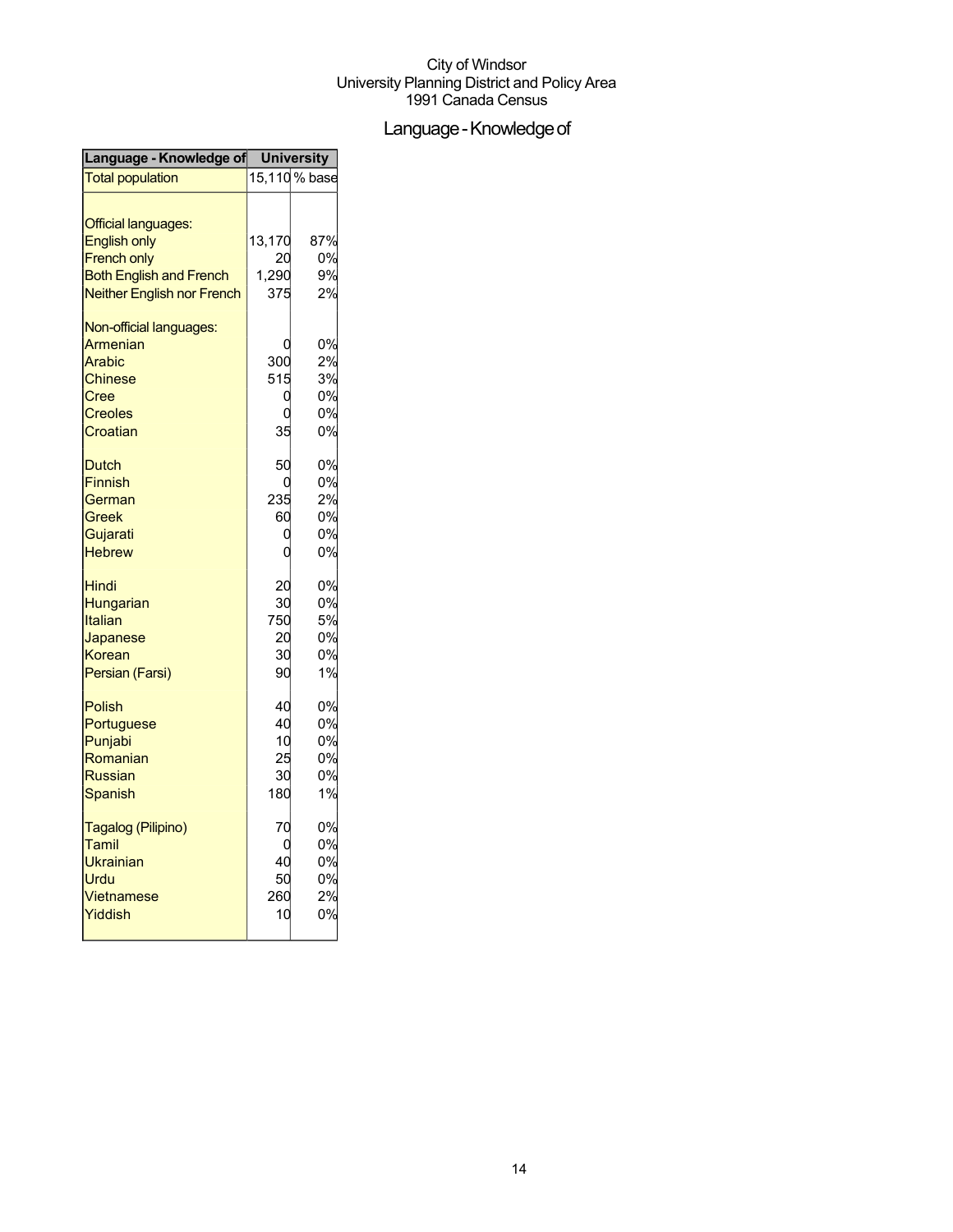## Religion

| <b>Religion</b>             | <b>University</b> |               |
|-----------------------------|-------------------|---------------|
| <b>Total population</b>     |                   | 15,110 % base |
|                             |                   |               |
| Catholic                    | 6,975             | 46%           |
| <b>Roman Catholic</b>       | 6,965             | 46%           |
| <b>Ukrainian Catholic</b>   | 25                | 0%            |
| Protestant                  | 4.810             | 32%           |
| <b>United Church</b>        | 815               | 5%            |
| Anglican                    | 1,710             | 11%           |
| <b>Baptist</b>              | 310               | 2%            |
| Presbyterian                | 395               | 3%            |
| Lutheran                    | 95                | 1%            |
| Pentecostal                 | 175               | 1%            |
| <b>Mennonite</b>            | 30                | 0%            |
| <b>Jehovah's Witnesses</b>  | 55                | 0%            |
| <b>Reformed Bodies</b>      | 10                | 0%            |
| <b>Salvation Army</b>       | 70                | 0%            |
| Latter-day Saints (Mormons) | 10                | 0%            |
| <b>Other Protestant</b>     | 1,080             | 7%            |
| <b>Other Religions</b>      | 1,160             | 8%            |
| <b>Eastern Orthodox</b>     | 315               | 2%            |
| Jewish                      | 85                | 1%            |
| Islam                       | 395               | 3%            |
| <b>Buddhist</b>             | 255               | 2%            |
| <b>Hindu</b>                | 30                | 0%            |
| <b>Sikh</b>                 | 20                | 0%            |
| Other                       | 100               | 1%            |
| No religious affiliation    | 1,855             | 12%           |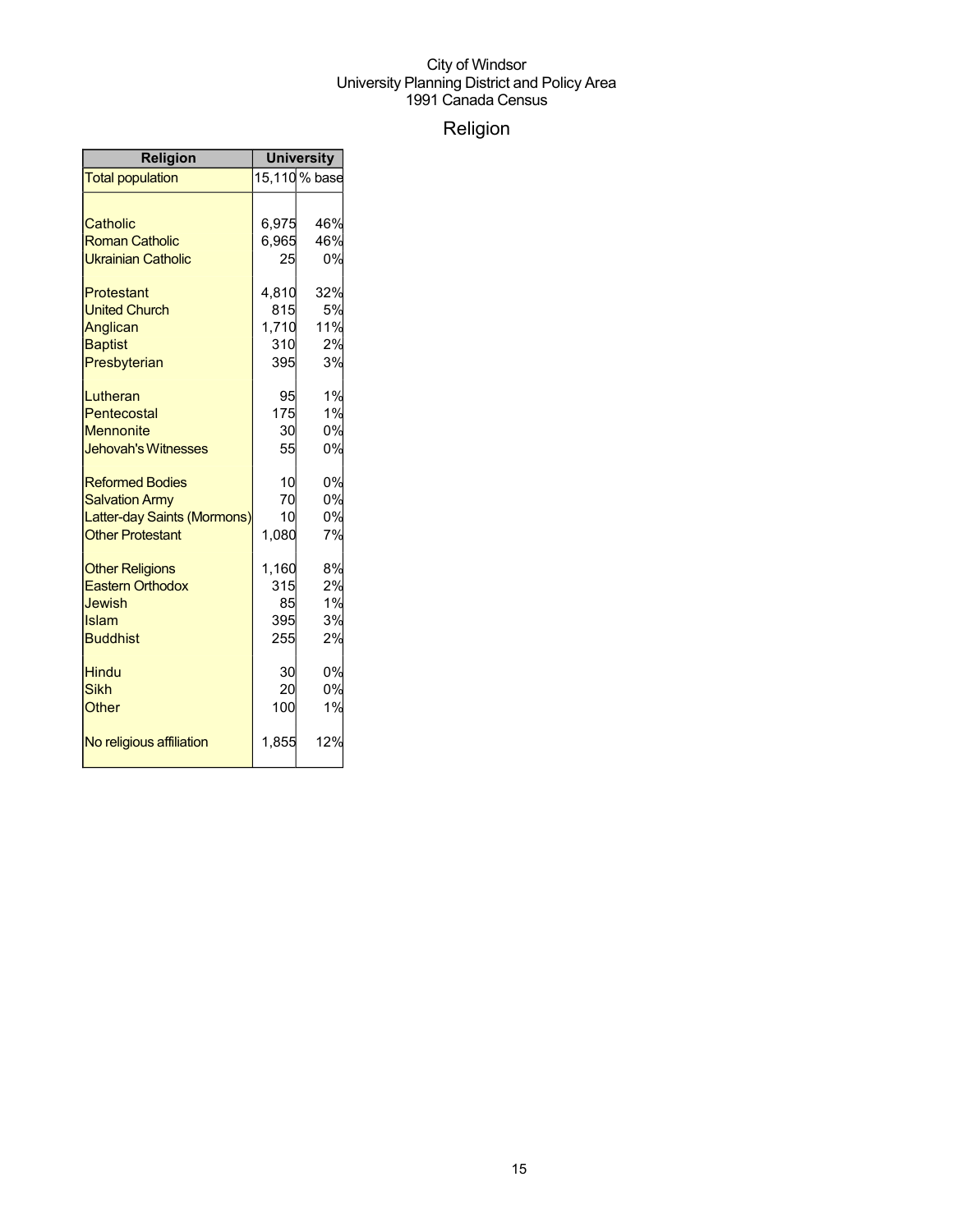## EthnicOrigin

| <b>Ethnic Origin</b>                                                 | <b>University</b>             |                                  |
|----------------------------------------------------------------------|-------------------------------|----------------------------------|
| <b>Total population</b>                                              |                               | 15,110 % base                    |
| <b>Total single origins</b>                                          | 9,200                         | 61%                              |
| <b>Aboriginal origins</b>                                            | 95                            | 1%                               |
| <b>Black origins</b>                                                 | 120                           | 1%                               |
| <b>British</b>                                                       | 3,670                         | 24%                              |
| English                                                              | 2,885                         | 19%                              |
| Scottish                                                             | 370                           | 2%                               |
| Irish                                                                | 385                           | 3%                               |
| <b>Other British</b>                                                 | 0                             | 0%                               |
| Canadian                                                             | 25                            | 0%                               |
| Chinese                                                              | 515                           | 3%                               |
| Croatian                                                             | 20                            | 0%                               |
| <b>Danish</b>                                                        | 15                            | 0%                               |
| Dutch (Netherlands)                                                  | 50                            | 0%                               |
| East Indian, n.i.e.                                                  | 65                            | 0%                               |
| Filipino                                                             | 85                            | 1%                               |
| <b>Finnish</b>                                                       | 10                            | 0%                               |
| French                                                               | 1,535                         | 10%                              |
| German                                                               | 295                           | 2%                               |
| Greek                                                                | 85                            | 1%                               |
| Hungarian (Magyar)                                                   | 45                            | 0%                               |
| Italian                                                              | 850                           | 6%                               |
| Japanese                                                             | 20                            | 0%                               |
| Jewish                                                               | 60                            | 0%                               |
| Korean                                                               | 30                            | 0%                               |
| Lebanese                                                             | 125                           | 1%                               |
| Norwegian<br>Polish<br>Portuguese<br>Spanish<br>Swedish<br>Ukrainian | 10<br>105<br>55<br>135<br>200 | 0%<br>1%<br>0%<br>1%<br>0%<br>1% |
| Vietnamese                                                           | 220                           | 1%                               |
| Yugoslav, n.i.e.                                                     | 60                            | 0%                               |
| Other single origins                                                 | 680                           | 5%                               |
| <b>Total multiple origins</b>                                        | 5,660                         | 37%                              |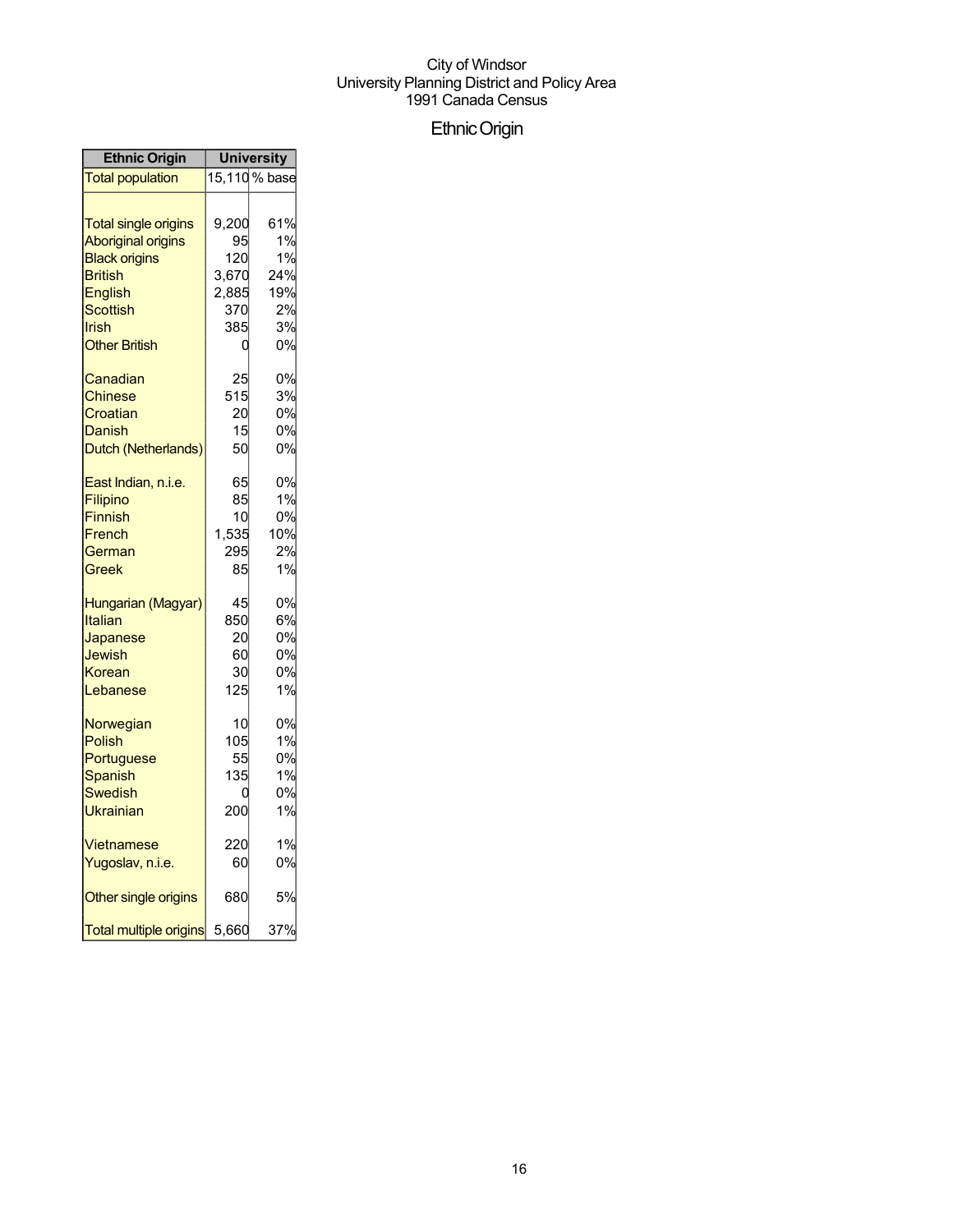## Citizenship and Immigration

| Citizenship and Immigration              | <b>University</b> |               |
|------------------------------------------|-------------------|---------------|
| <b>Total population</b>                  |                   | 15,110 % base |
| <b>Canadian citizens</b>                 | 13,340            | 88%           |
|                                          |                   |               |
| <b>Citizens other than Canadian</b>      | 1,510             | 10%           |
|                                          |                   |               |
| Immigration:<br>Non-immigrant population | 11,490            | 76%           |
|                                          |                   |               |
| Born in province of residence            | 10,440            | 69%           |
| Immigrant population                     | 2,985             | 20%           |
| <b>United States of America</b>          | 380               | 3%            |
| <b>Central and South America</b>         | 150               | 1%            |
| Caribbean and Bermuda                    | 60                | 0%            |
| <b>United Kingdom</b>                    | 370               | 2%            |
| <b>Other Europe</b>                      | 985               | 7%            |
| Africa                                   | 30                | 0%            |
| India                                    | 10                | 0%            |
| <b>Other Asia</b>                        | 985               | 7%            |
| Oceania & Other                          | 30                | 0%            |
| Non-permanent residents                  | 380               | 3%            |
| <b>Total immigrant population</b>        |                   | 2,970 % base  |
| Period of immigration:                   |                   |               |
| Before 1961                              | 720               | 24%           |
| 1961-1970                                | 560               | 19%           |
| 1971-1980                                | 530               | 18%           |
| 1981-1991                                | 1,135             | 38%           |
| 1981-1987                                | 560               | 19%           |
| 1988-1991                                | 580               | 20%           |
| Age at immigration:                      |                   |               |
| $0 - 4$ years                            | 315               | 11%           |
| $5 - 19$ years                           | 890               | 30%           |
| 20 years and over                        | 1,715             | 58%           |
|                                          |                   |               |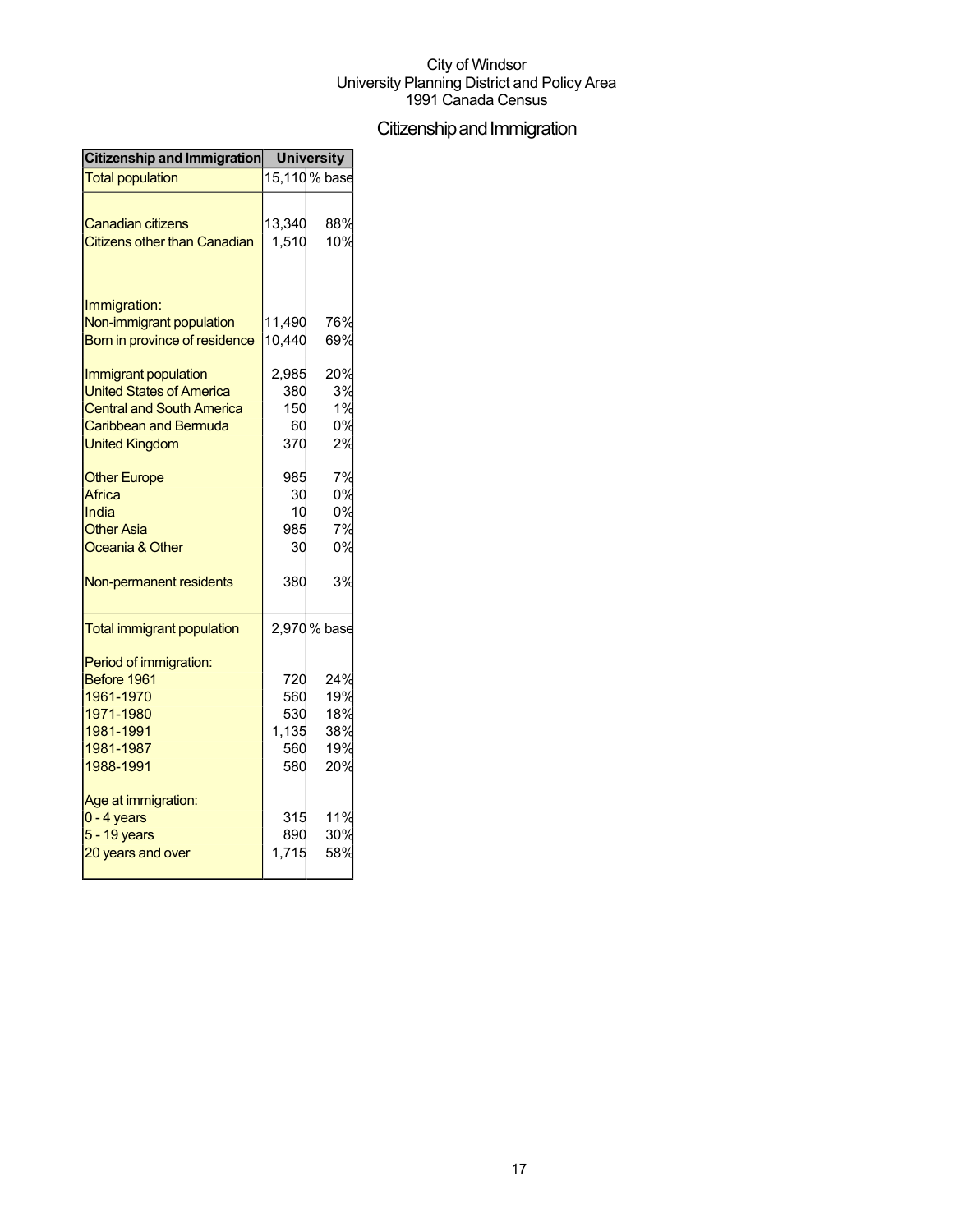## Mobility

| <b>Mobility</b>                           | <b>University</b> |               |  |
|-------------------------------------------|-------------------|---------------|--|
| One-year mobility status:                 |                   |               |  |
| Population 1 year and over                |                   | 14,560 % base |  |
| <b>Non-movers</b>                         | 11,675            | 80%           |  |
| <b>Movers</b>                             | 2,890             | 20%           |  |
| <b>Intraprovincial movers</b>             | 2,500             | 17%           |  |
| <b>Interprovincial migrants</b>           | 135               | 1%            |  |
| <b>External migrants</b>                  | 235               | 2%            |  |
|                                           |                   |               |  |
| Five-year mobility status:                |                   |               |  |
| Population 5 years and over 13,810 % base |                   |               |  |
| <b>Non-movers</b>                         | 7,620             | 55%           |  |
| <b>Movers</b>                             | 6,205             | 45%           |  |
| Non-migrants                              | 3,855             | 28%           |  |
| <b>Migrants</b>                           | 2,355             | 17%           |  |
| Internal migrants                         | 1,500             | 11%           |  |
| Intraprovincial migrants                  | 1,245             | 9%            |  |
| Interprovincial migrants                  | 210               | 2%            |  |
| <b>External migrants</b>                  | 845               | 6%            |  |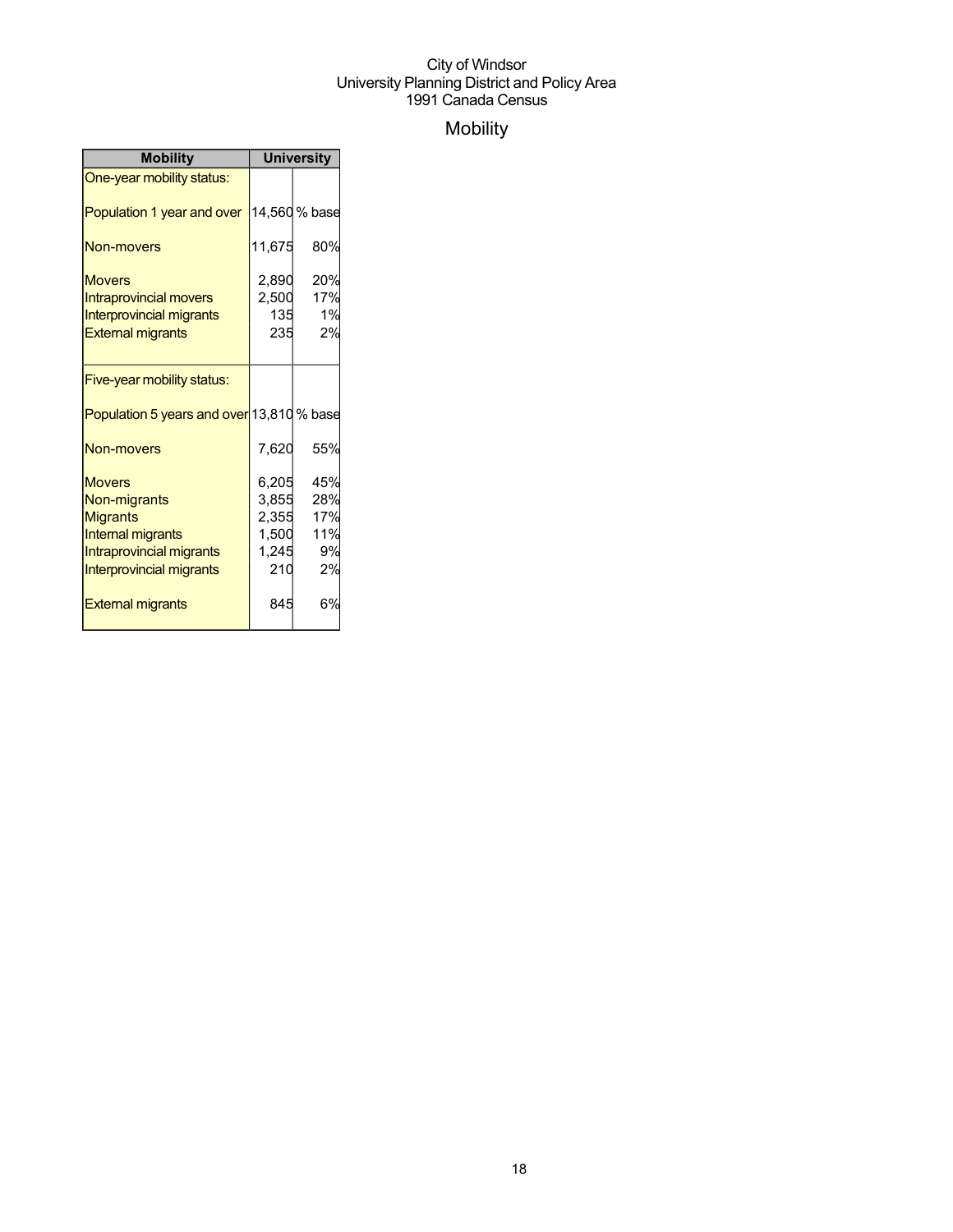## School attendance and Education level

| <b>School attendance and Education level</b>          |       | <b>University</b> |
|-------------------------------------------------------|-------|-------------------|
| Population 15 to 24 years                             |       | 2,595 % base      |
| By school attendance:                                 |       |                   |
| Not attending school                                  | 860   | 33%               |
| <b>Attending school full time</b>                     | 1,520 | 59%               |
| Attending school part time                            | 205   | 8%                |
| Population over 15 years                              |       | 12,270 % base     |
| By highest level of schooling:                        |       |                   |
| Less than grade 9                                     | 1,805 | 15%               |
| Grades 9 to 13                                        | 5,380 | 44%               |
| No secondary certificate                              | 3,370 | 27%               |
| With secondary certificate                            | 2,010 | 16%               |
| Trades certificate or diploma                         | 220   | 2%                |
| Other non-university                                  | 1,935 | 16%               |
| <b>Without certificate</b>                            | 720   | 6%                |
| <b>With certificate</b>                               | 1,215 | 10%               |
| University - without degree                           | 1,390 | 11%               |
| <b>Without certificate</b>                            | 1,005 | 8%                |
| <b>With certificate</b>                               | 345   | 3%                |
| University - with degree                              | 1,500 | 12%               |
| Total with postsecondary qualifications               |       | 3,350 % base      |
| Educational, recreational and counselling services    | 230   | 7%                |
| Fine and applied arts                                 | 235   | 7%                |
| <b>Humanities and related</b>                         | 270   | 8%                |
| Social sciences and related                           | 510   | 15%               |
| Commerce, management and business administration      | 575   | 17%               |
| Agricultural and biological sciences and technologies | 130   | 4%                |
| Engineering & applied sciences                        | 155   | 5%                |
| Engineering & applied science technologies and trades | 725   | 22%               |
| Health professions, sciences and technologies         | 285   | 9%                |
| Mathematics and physical sciences                     | 150   | 4%                |
| None and all other                                    | 0     | 0%                |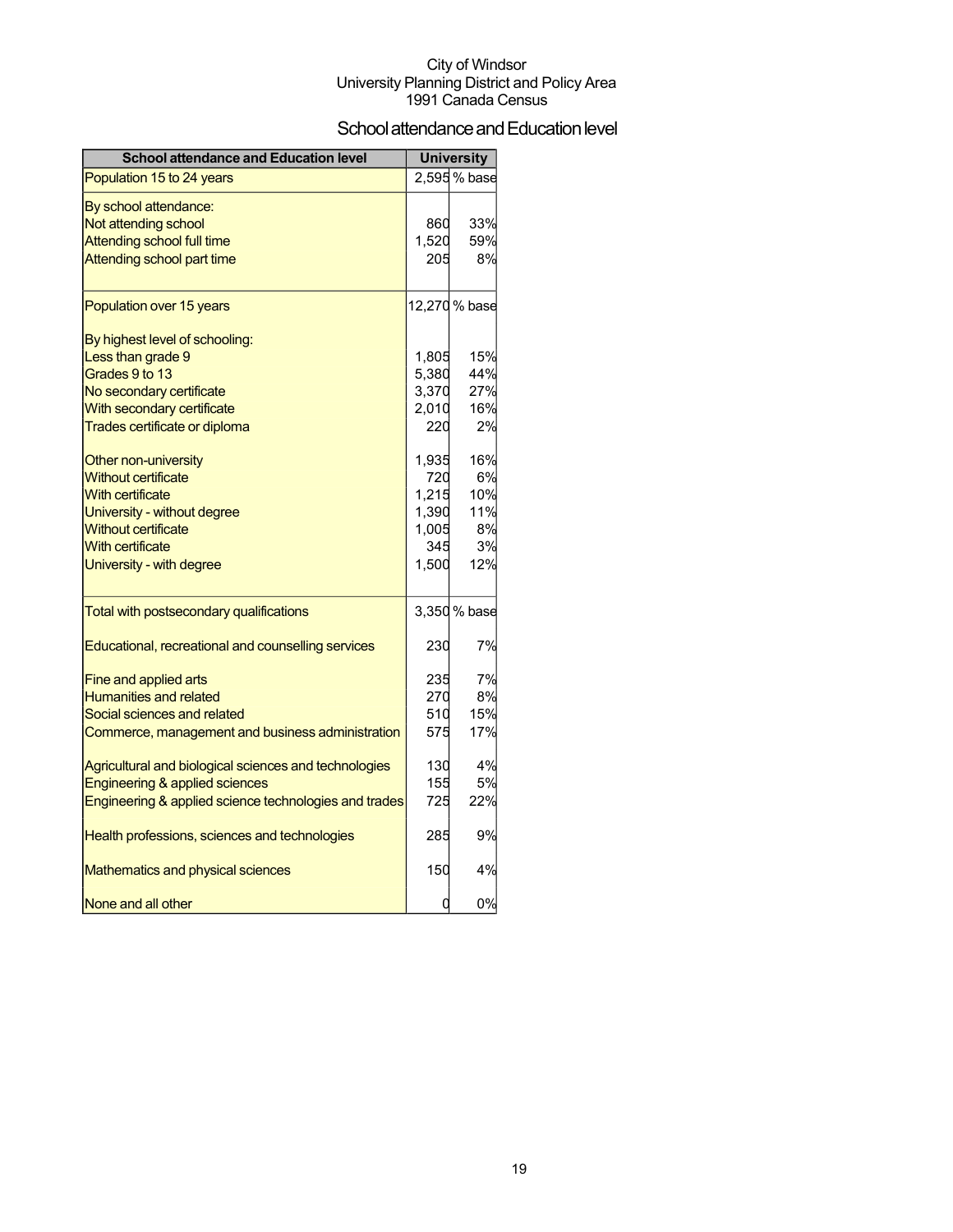## Post-secondary Education by sex

| <b>Post-secondary Education by sex</b>                |            | <b>University</b> |
|-------------------------------------------------------|------------|-------------------|
| Males with postsecondary qualifications               |            | 1,720 % base      |
| Educational, recreational and counselling services    | 65         | 4%                |
| Fine and applied arts                                 | 80         | 5%                |
| <b>Humanities and related</b>                         | 120        | 7%                |
| Social sciences and related                           | 190        | 11%               |
| Commerce, management and business administration      | 160        | 9%                |
| Agricultural and biological sciences and technologies | 80         | 5%                |
| Engineering & applied sciences                        | <b>135</b> | 8%                |
| Engineering & applied science technologies and trades | 650        | 38%               |
| Health professions, sciences and technologies         | 50         | 3%                |
| Mathematics and physical sciences                     | 115        | 7%                |
| None and all other                                    | U          | 0%                |
| Females with postsecondary qualifications             |            | 1,630 % base      |
| Educational, recreational and counselling services    | 165        | 10%               |
| Fine and applied arts                                 | 155        | 10%               |
| <b>Humanities and related</b>                         | 150        | 9%                |
| Social sciences and related                           | 320        | 20%               |
| Commerce, management and business administration      | 415        | 25%               |
| Agricultural and biological sciences and technologies | 50         | 3%                |
| Engineering & applied sciences                        | 20         | 1%                |
| Engineering & applied science technologies and trades | 75         | 5%                |
| Health professions, sciences and technologies         | 235        | 14%               |
| Mathematics and physical sciences                     | 35         | 2%                |
| None and all other                                    | U          | 0%                |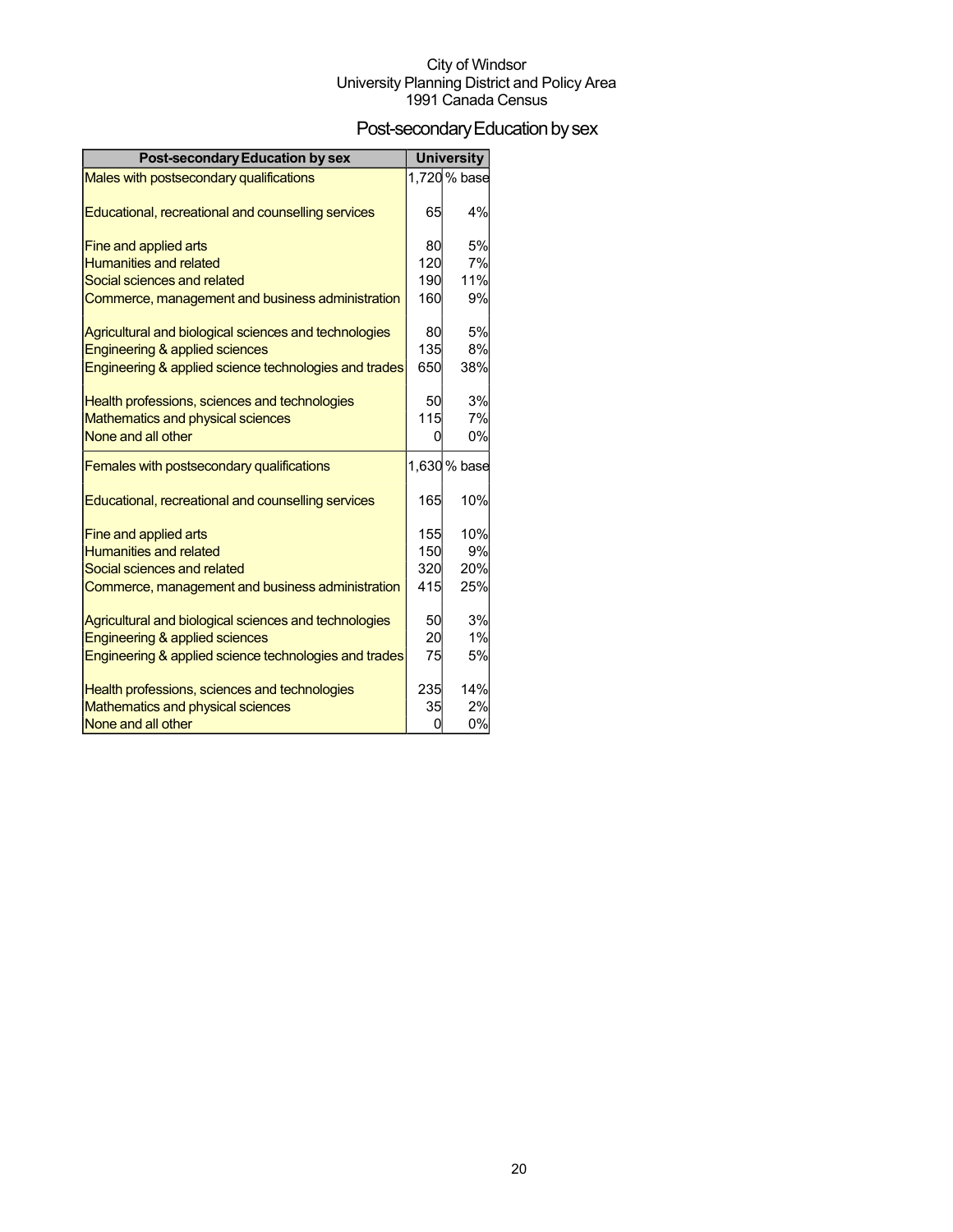## Labour Force

| <b>Labour Force</b>                   | <b>University</b> |              |  |
|---------------------------------------|-------------------|--------------|--|
| Total 15 years and over 12,285 % base |                   |              |  |
| In labour force                       | 7,210             | 59%          |  |
| <b>Employed</b>                       | 6,120             | 50%          |  |
| <b>Unemployed</b>                     | 1,070             | 9%           |  |
| Not in the labour force               | 5,095             | 41%          |  |
| <b>Unemployment rate</b>              | 15%               |              |  |
| <b>Participation rate</b>             | 59%               |              |  |
| Total 15-24 years                     |                   | 2,620 % base |  |
| In labour force                       | 1,570             | 60%          |  |
| Employed                              | 1,250             | 48%          |  |
| <b>Unemployed</b>                     | 330               | 13%          |  |
| Not in the labour force               | 1,035             | 40%          |  |
| <b>Unemployment rate</b>              | 21%               |              |  |
| <b>Participation rate</b>             | 60%               |              |  |
| Total 25 years and over               |                   | 9,670 % base |  |
| In labour force                       | 5,620             | 58%          |  |
| Employed                              | 4,850             | 50%          |  |
| <b>Unemployed</b>                     | 765               | 8%           |  |
| Not in the labour force               | 4,055             | 42%          |  |
| Unemployment rate                     | 14%               |              |  |
| <b>Participation rate</b>             | 58%               |              |  |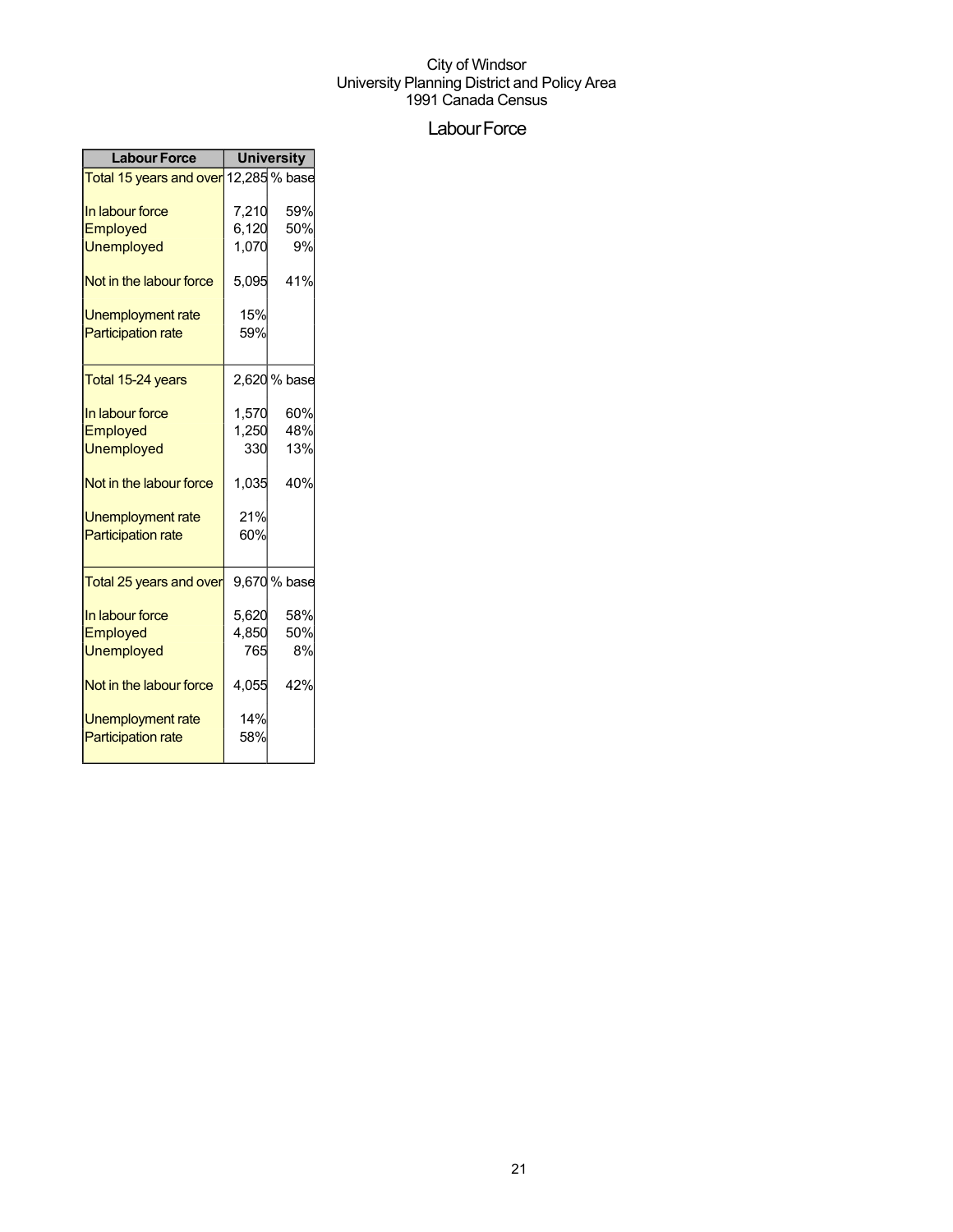## Labour Force - Males

| <b>Labour Force - Males</b>          | <b>University</b> |              |
|--------------------------------------|-------------------|--------------|
| Males 15 years and over 5,855 % base |                   |              |
| In labour force                      | 3,930             | 67%          |
| <b>Employed</b>                      | 3,320             | 57%          |
| <b>Unemployed</b>                    | 610               | 10%          |
| Not in the labour force              | 1,925             | 33%          |
| Unemployment rate                    | 16%               |              |
| <b>Participation rate</b>            | 67%               |              |
| Males 15-24 years                    |                   | 1,230 % base |
| In labour force                      | 775               | 63%          |
| Employed                             | 620               | 50%          |
| <b>Unemployed</b>                    | 170               | 14%          |
| Not in the labour force              | 455               | 37%          |
| Unemployment rate                    | 22%               |              |
| <b>Participation rate</b>            | 63%               |              |
| Males 25 years and over 4,635 % base |                   |              |
| In labour force                      | 3,155             | 68%          |
| Employed                             | 2,715             | 59%          |
| <b>Unemployed</b>                    | 450               | 10%          |
| Not in the labour force              | 1,475             | 32%          |
| Unemployment rate                    | 14%               |              |
| <b>Participation rate</b>            | 68%               |              |
|                                      |                   |              |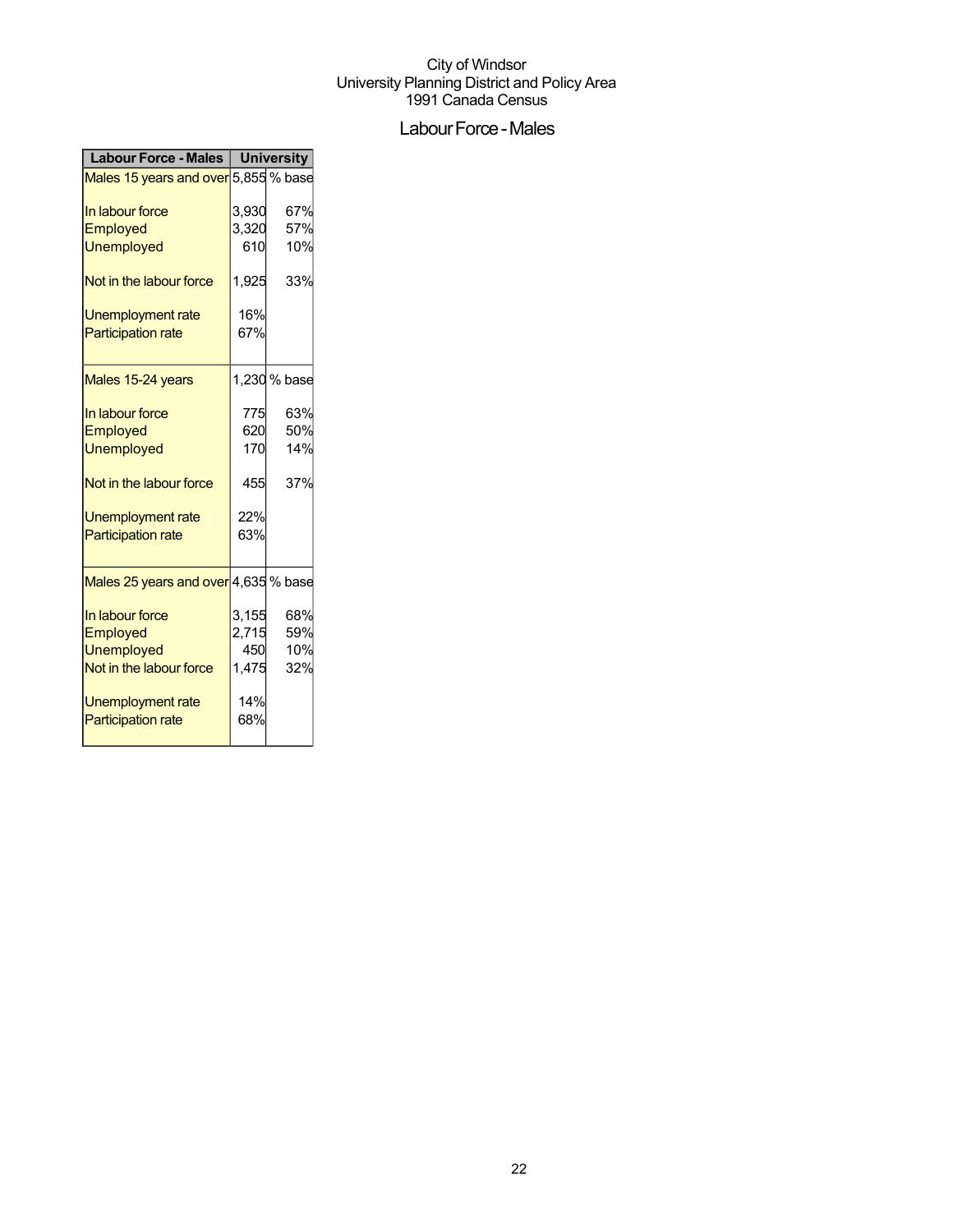## Labour Force - Females

| <b>Labour Force - Females</b>          | <b>University</b> |              |
|----------------------------------------|-------------------|--------------|
| Females 15 years and over 6,420 % base |                   |              |
| In labour force                        | 3,290             | 51%          |
| Employed                               | 2,795             | 44%          |
| <b>Unemployed</b>                      | 490               | 8%           |
| Not in the labour force                | 3,145             | 49%          |
| Unemployment rate                      | 15%               |              |
| <b>Participation rate</b>              | 51%               |              |
| Females 15-24 years                    |                   | 1,370 % base |
| In labour force                        | 800               | 58%          |
| Employed                               | 655               | 48%          |
| <b>Unemployed</b>                      | 175               | 13%          |
| Not in the labour force                | 560               | 41%          |
| <b>Unemployment rate</b>               | 22%               |              |
| <b>Participation rate</b>              | 58%               |              |
| Females 25 years and over 5,050 % base |                   |              |
| In labour force                        | 2,475             | 49%          |
| Employed                               | 2,145             | 42%          |
| <b>Unemployed</b>                      | 315               | 6%           |
| Not in the labour force                | 2,575             | 51%          |
| Unemployment rate                      | 13%               |              |
| <b>Participation rate</b>              | 49%               |              |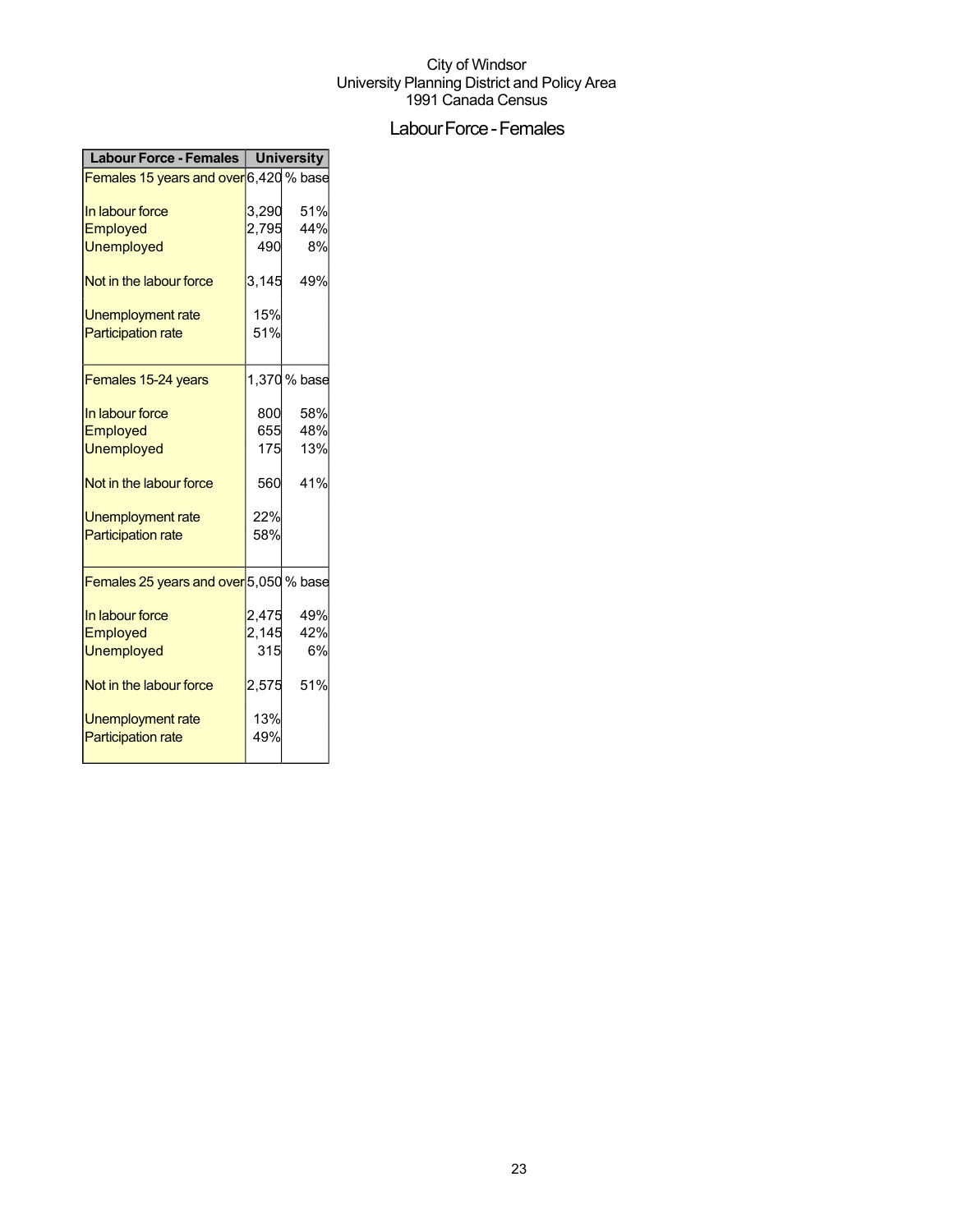## Labour Force - Females with Children

| <b>Labour Force - Females with Children</b>                    |       | <b>University</b> |
|----------------------------------------------------------------|-------|-------------------|
| Females, 15 years and older, no children at home               |       | 4,115% base       |
| In the labour force                                            | 1,945 | 47%               |
| Employed                                                       | 1,665 | 40%               |
| <b>Unemployed</b>                                              | 265   | 6%                |
| Not in the labour force                                        | 2,170 | 53%               |
| Unemployment rate                                              | 14%   |                   |
| <b>Participation rate</b>                                      | 47%   |                   |
| Females 15 years and older with children at home               |       | 2,305% base       |
| In the labour force                                            | 1,320 | 57%               |
| Employed                                                       | 1,115 | 48%               |
| <b>Unemployed</b>                                              | 205   | 9%                |
| Not in the labour force                                        | 965   | 42%               |
| Unemployment rate                                              | 16%   |                   |
| <b>Participation rate</b>                                      | 57%   |                   |
| Females with children under 6 years only                       |       | 525 % base        |
| In the labour force                                            | 325   | 62%               |
| Employed                                                       | 275   | 52%               |
| <b>Unemployed</b>                                              | 55    | 10%               |
| Not in the labour force                                        | 230   | 44%               |
| Unemployment rate                                              | 17%   |                   |
| <b>Participation rate</b>                                      | 62%   |                   |
| Females with children under 6 and children six years and older |       | 285 % base        |
| In the labour force                                            | 145   | 51%               |
| Employed                                                       | 135   | 47%               |
| <b>Unemployed</b>                                              | 20    | 7%                |
| Not in the labour force                                        | 115   | 40%               |
| Unemployment rate                                              | 14%   |                   |
| <b>Participation rate</b>                                      | 51%   |                   |
| Females with children over 6 years only                        |       | 1,460 % base      |
| In the labour force                                            | 840   | 58%               |
| Employed                                                       | 705   | 48%               |
| <b>Unemployed</b>                                              | 130   | 9%                |
| Not in the labour force                                        | 645   | 44%               |
| <b>Unemployment rate</b>                                       | 15%   |                   |
| <b>Participation rate</b>                                      | 58%   |                   |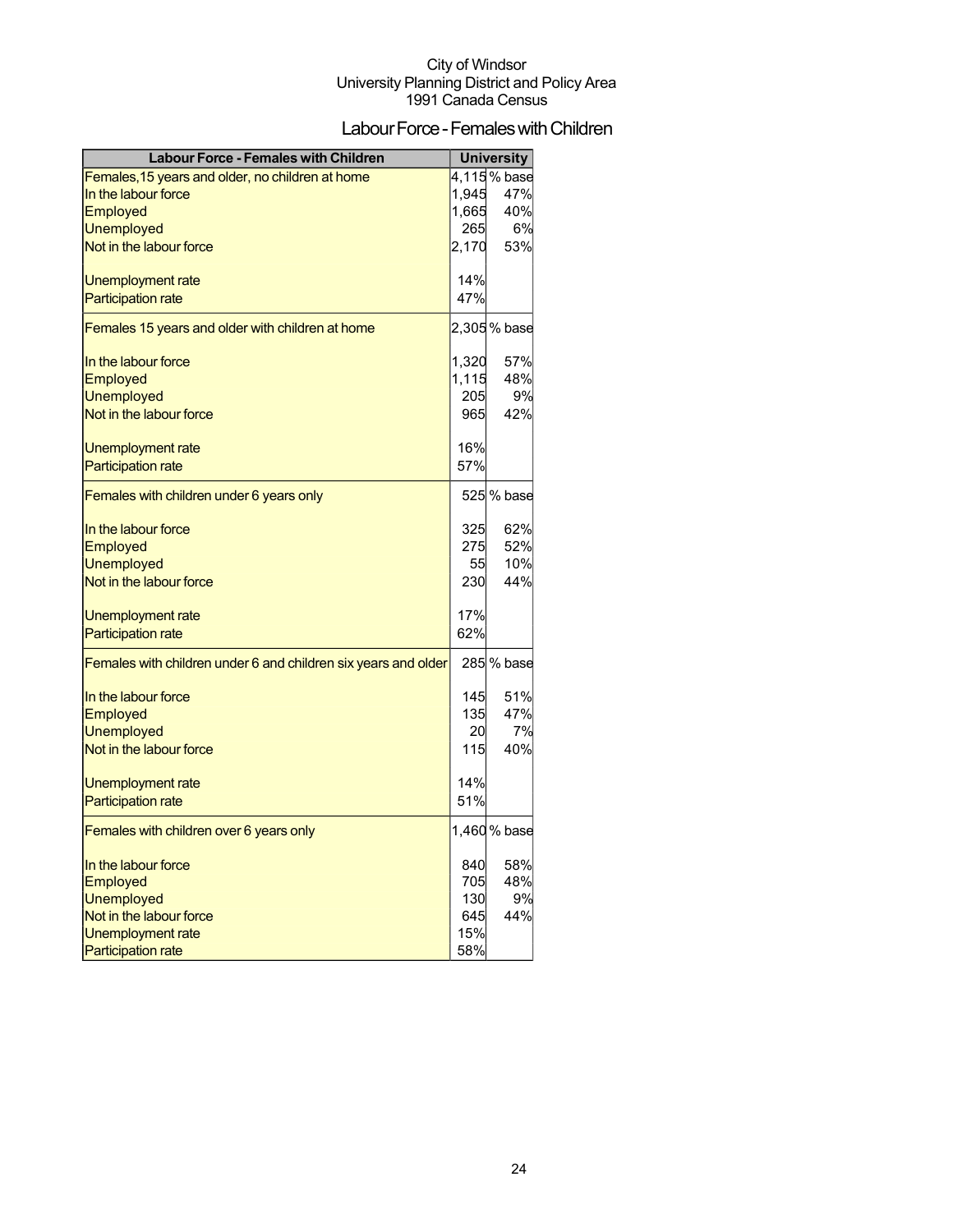## Fertility

| <b>Fertility</b>                                                          |       | <b>University</b> |  |
|---------------------------------------------------------------------------|-------|-------------------|--|
| Ever-married women 15 years and older, by children ever born 4,545 % base |       |                   |  |
|                                                                           |       |                   |  |
| No child                                                                  | 725   | 16%               |  |
| 1 child                                                                   | 725   | 16%               |  |
| 2 children                                                                | 1,100 | 24%               |  |
| 3 children                                                                | 800   | 18%               |  |
| 4 or more children                                                        | 1,145 | 25%               |  |
| Children ever-born per 1000                                               | 2,502 |                   |  |
| Ever-married women 15-44 years                                            | 2,105 |                   |  |
| Children ever-born per 1000                                               | 1,577 |                   |  |
| Single women 15 years and over                                            | 1,895 |                   |  |
| Children ever-born per 1000                                               | 243   |                   |  |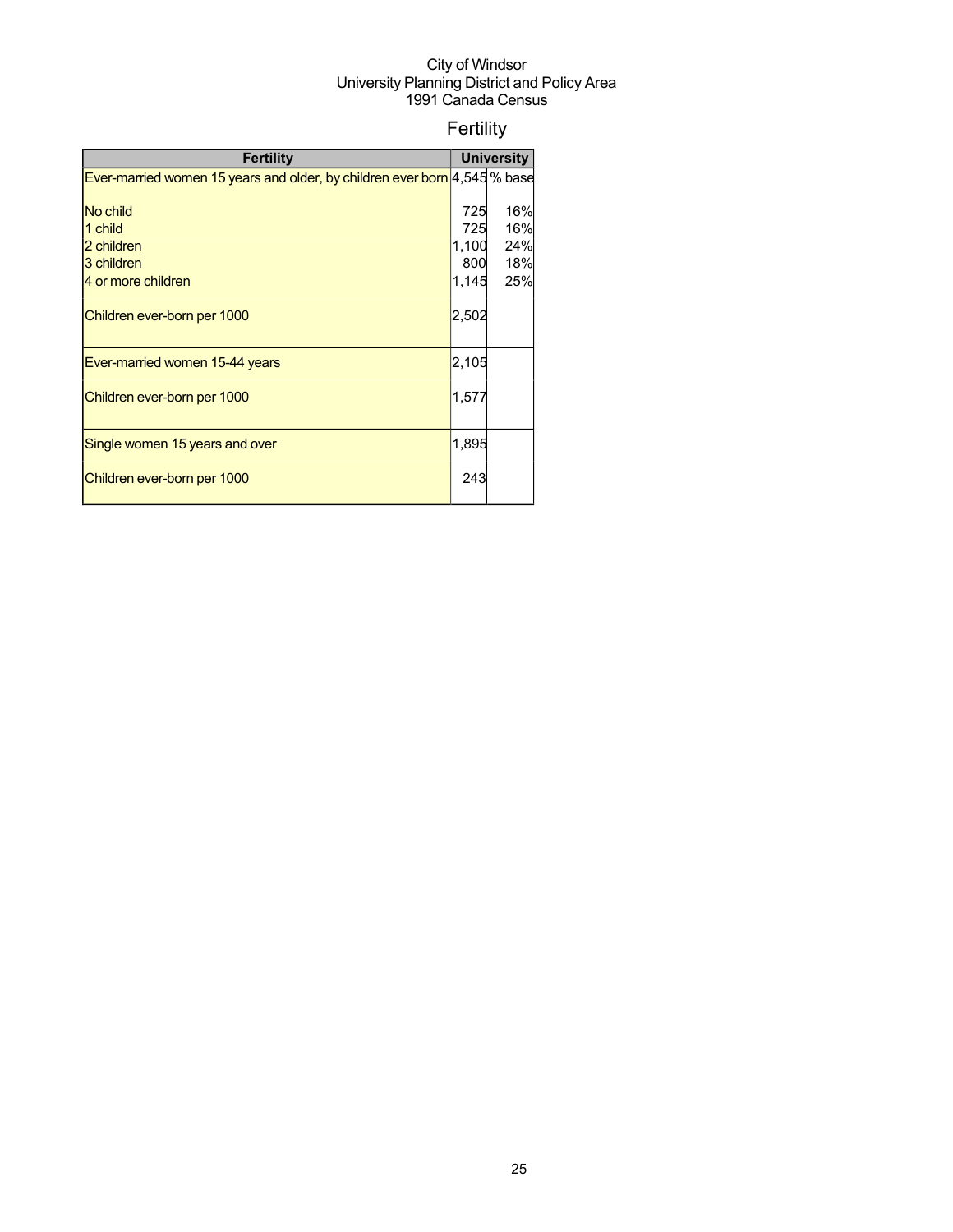## Industry

| <b>Industry</b>                                    | <b>University</b> |     |
|----------------------------------------------------|-------------------|-----|
| Total labour force 15 years and older 7,190 % base |                   |     |
| <b>Total for all industries</b>                    | 6,990             | 97% |
| <b>Agriculture and related</b>                     | 50                | 1%  |
| <b>Fishing and trapping</b>                        |                   | 0%  |
| Logging and forestry                               |                   | 0%  |
| Mining, quarrying & oil wells                      | 10                | 0%  |
| Manufacturing                                      | 1,420             | 20% |
| Construction                                       | 290               | 4%  |
| <b>Transportation and storage</b>                  | 230               | 3%  |
| <b>Communication and utilities</b>                 | 155               | 2%  |
| <b>Wholesale trade</b>                             | 185               | 3%  |
| <b>Retail trade</b>                                | 940               | 13% |
| <b>Finance and insurance</b>                       | 140               | 2%  |
| Real estate and insurance agents                   | 80                | 1%  |
| <b>Business service</b>                            | 365               | 5%  |
| Government service                                 | 440               | 6%  |
| <b>Educational service</b>                         | 810               | 11% |
| <b>Health and social service</b>                   | 660               | 9%  |
| Accommodation & food service                       | 690               | 10% |
| Other service industries                           | 485               | 7%  |
|                                                    |                   |     |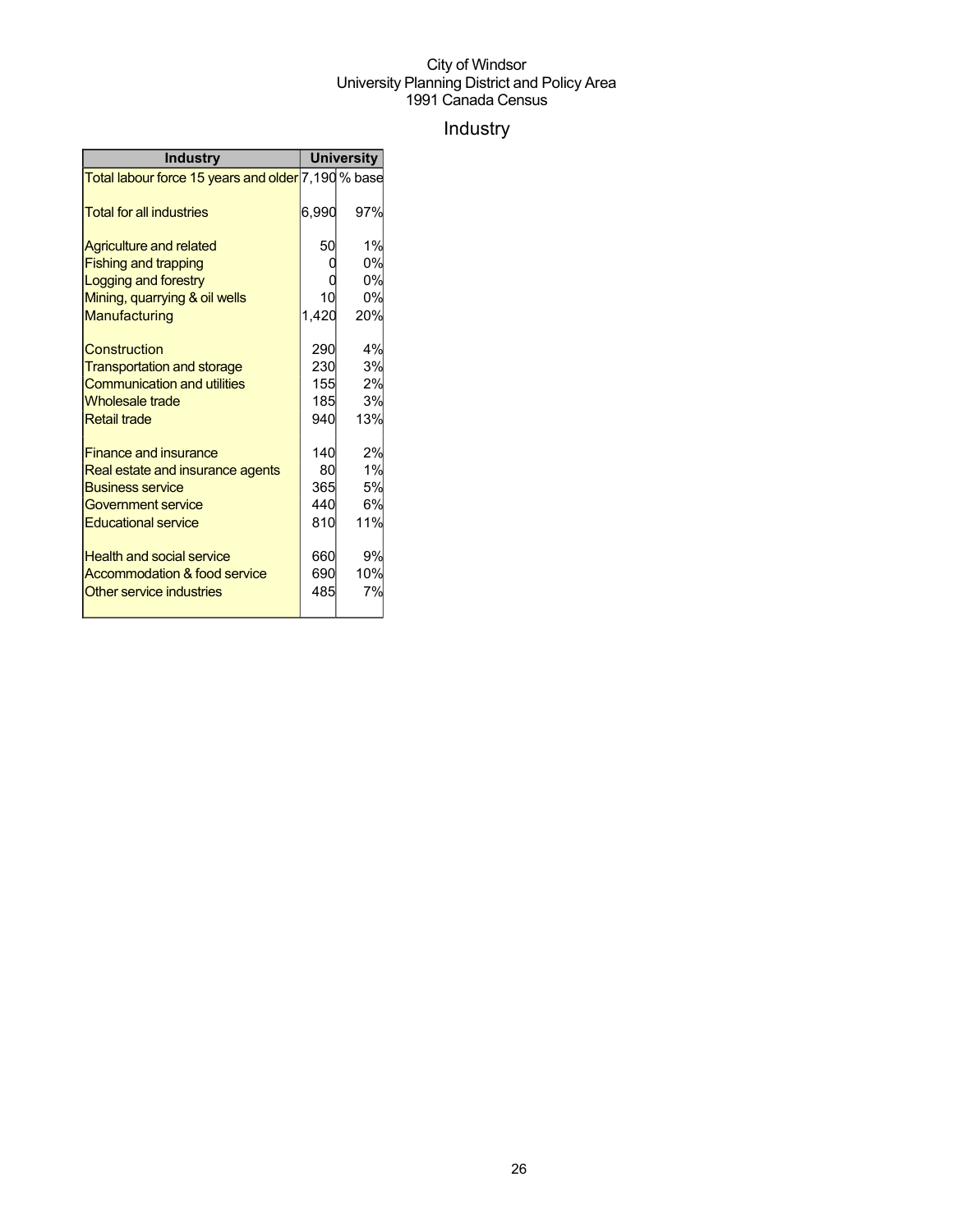## **Occupation**

| <b>Occupation</b>                             |       | <b>University</b> |
|-----------------------------------------------|-------|-------------------|
| <b>Total for all occupations</b>              |       | 6,990 % base      |
|                                               |       |                   |
| <b>Managerial and administrative</b>          | 415   | 6%                |
| Natural sciences, engineering and mathematics | 155   | 2%                |
| Social sciences & related                     | 315   | 5%                |
| <b>Religion</b>                               | 30    | 0%                |
| <b>Teaching and related</b>                   | 405   | 6%                |
| <b>Medicine and health</b>                    | 340   | 5%                |
| Art, literary, recreational                   | 105   | 2%                |
| <b>Clerical and related</b>                   | 1,250 | 18%               |
| <b>Sales</b>                                  | 505   | 7%                |
| <b>Service</b>                                | 1,175 | <b>17%</b>        |
| Farming, horticultural and animal husbandry   | 60    | 1%                |
| Fishing, trapping and related                 |       | 0%                |
| <b>Forestry and logging</b>                   |       | 0%                |
| Mining, quarrying, oil & gas                  |       | 0%                |
| Processing                                    | 110   | 2%                |
| <b>Machining and related</b>                  | 320   | 5%                |
| Product fabricating, assembly and repairing   | 680   | 10%               |
| <b>Construction trades</b>                    | 220   | 3%                |
| <b>Transport equipment operating</b>          | 240   | 3%                |
| Material handling & related                   | 75    | 1%                |
| Other crafts, equipment operating             | 55    | 1%                |
| Occupations not elsewhere classified          | 310   | 4%                |
|                                               |       |                   |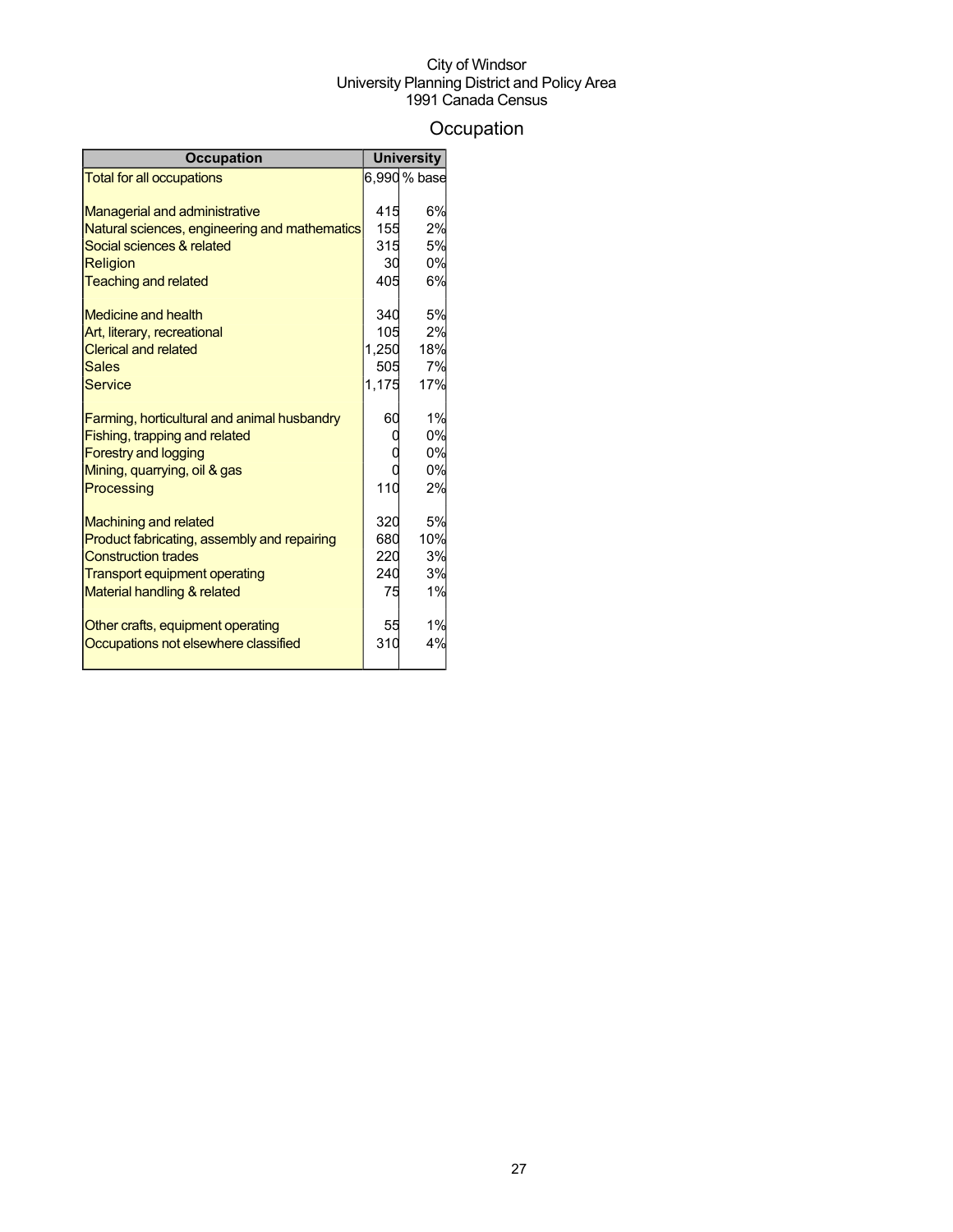## Occupation-Males

| <b>Occupation - Males</b>                     |     | <b>University</b> |
|-----------------------------------------------|-----|-------------------|
| Males, all occupations                        |     | 3,815% base       |
|                                               |     |                   |
| Managerial, administrative                    | 220 | 6%                |
| Natural sciences, engineering and mathematics | 85  | 2%                |
| Social sciences & related                     | 115 | 3%                |
| Religion                                      | 30  | 1%                |
| <b>Teaching and related</b>                   | 240 | 6%                |
| <b>Medicine and health</b>                    | 90  | 2%                |
| Art, literary, recreational                   | 50  | 1%                |
| <b>Clerical and related</b>                   | 290 | 8%                |
| <b>Sales</b>                                  | 255 | 7%                |
| <b>Service</b>                                | 490 | 13%               |
| Farming, horticultural and animal husbandry   | 60  | 2%                |
| Fishing, trapping and related                 |     | 0%                |
| <b>Forestry and logging</b>                   |     | 0%                |
| Mining, quarrying, oil & gas                  |     | 0%                |
| Processing                                    | 110 | 3%                |
| <b>Machining and related</b>                  | 285 | 7%                |
| Product fabricating, assembly and repairing   | 565 | 15%               |
| <b>Construction trades</b>                    | 220 | 6%                |
| <b>Transport equipment operating</b>          | 220 | 6%                |
| Material handling & related                   | 55  | 1%                |
| Other crafts, equipment operating             | 45  | 1%                |
| Occupations not elsewhere classified          | 280 | 7%                |
|                                               |     |                   |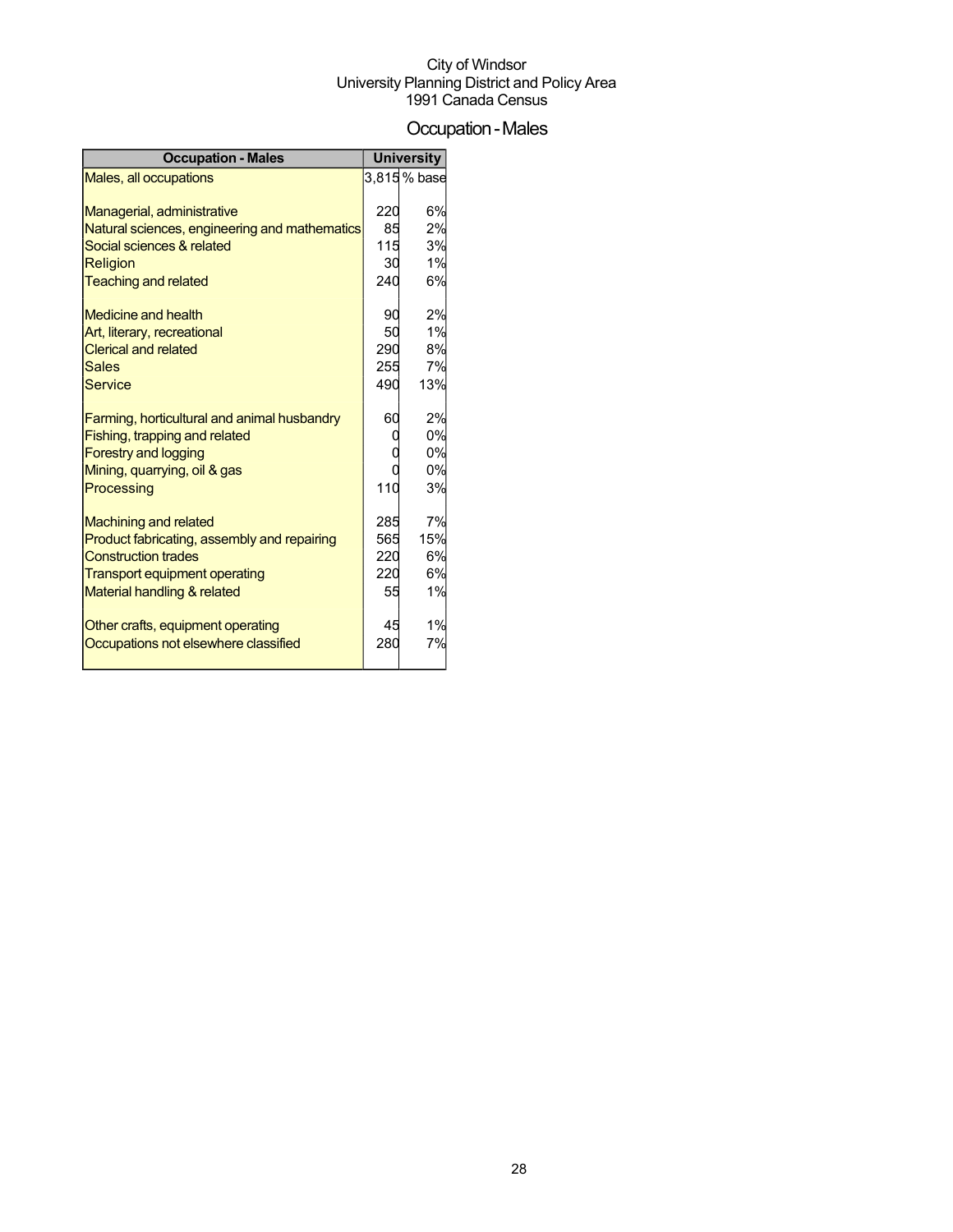### Occupation-Females

| <b>Occupation - Females</b>                   |     | <b>University</b> |
|-----------------------------------------------|-----|-------------------|
| Females, all occupations                      |     | 3,175 % base      |
|                                               |     |                   |
| Managerial, administrative                    | 195 | 6%                |
| Natural sciences, engineering and mathematics | 70  | 2%                |
| Social sciences & related                     | 200 | 6%                |
| <b>Religion</b>                               |     | 0%                |
| <b>Teaching and related</b>                   | 165 | 5%                |
| <b>Medicine and health</b>                    | 250 | 8%                |
| Art, literary, recreational                   | 55  | 2%                |
| <b>Clerical and related</b>                   | 960 | 30%               |
| <b>Sales</b>                                  | 250 | 8%                |
| <b>Service</b>                                | 685 | 22%               |
| Farming, horticultural and animal husbandry   |     | 0%                |
| Fishing, trapping and related                 |     | 0%                |
| <b>Forestry and logging</b>                   |     | 0%                |
| Mining, quarrying, oil & gas                  |     | 0%                |
| Processing                                    |     | 0%                |
| <b>Machining and related</b>                  | 35  | 1%                |
| Product fabricating, assembly and repairing   | 115 | 4%                |
| <b>Construction trades</b>                    |     | 0%                |
| <b>Transport equipment operating</b>          | 20  | 1%                |
| Material handling & related                   | 20  | 1%                |
| Other crafts, equipment operating             | 10  | 0%                |
| Occupations not elsewhere classified          | ЗC  | 1%                |
|                                               |     |                   |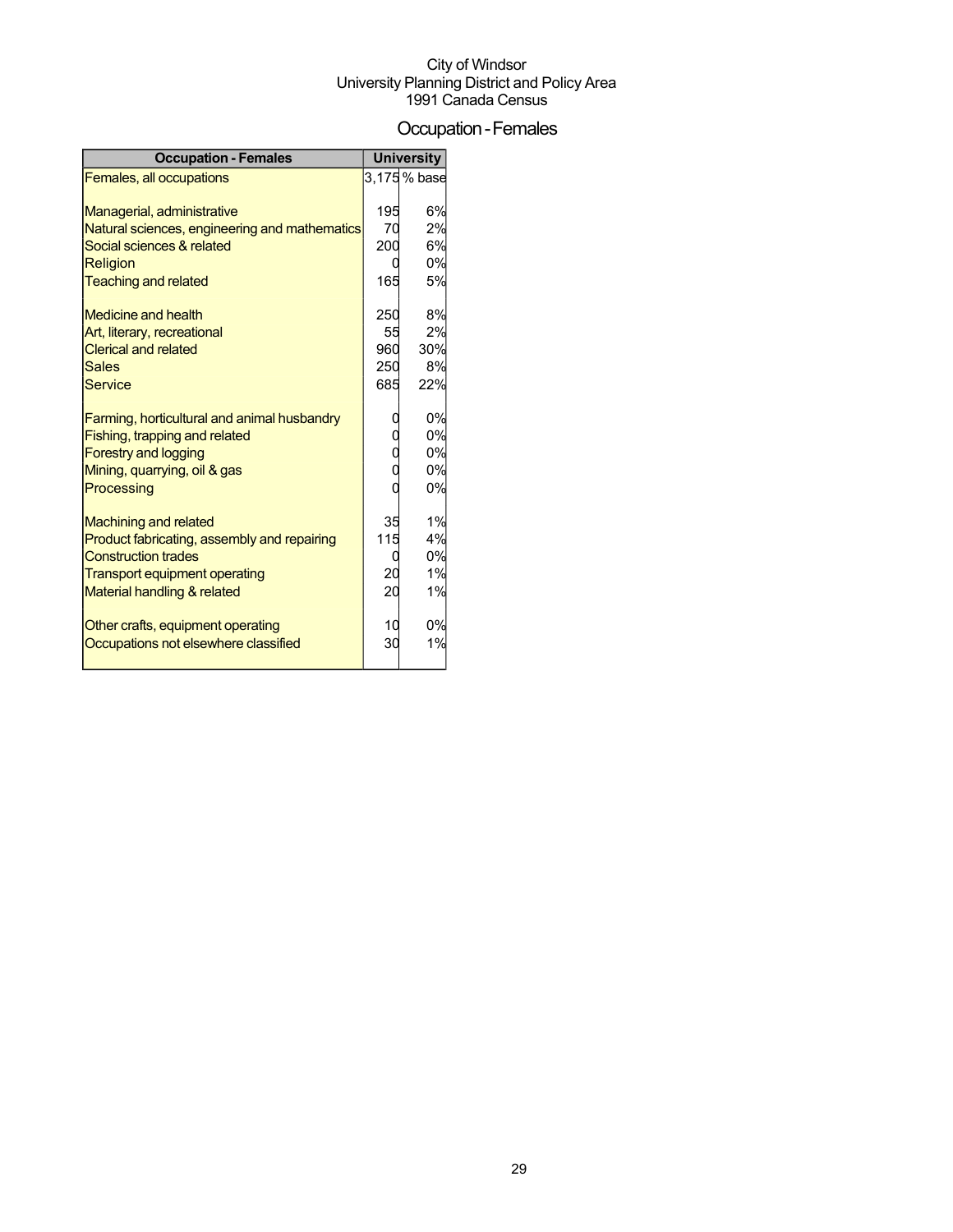## ClassofWorker

| <b>Class of Worker</b>               | <b>University</b> |              |  |
|--------------------------------------|-------------------|--------------|--|
| <b>Total - All classes of worker</b> |                   | 6,965 % base |  |
| <b>Paid workers</b>                  | 6,830             | 98%          |  |
| <b>Employees</b>                     | 6,765             | 97%          |  |
| Self-employed (incorporated)         | 65                | 1%           |  |
| Self-employed (unincorporated)       | 125               | 2%           |  |
| <b>Unpaid family workers</b>         |                   | 0%           |  |
| Males - All classes of worker        |                   | 3,795 % base |  |
| <b>Paid workers</b>                  | 3,705             | 98%          |  |
| <b>Employees</b>                     | 3,655             | 96%          |  |
| Self-employed (incorporated)         | 40                | 1%           |  |
| Self-employed (unincorporated)       | 95                | 3%           |  |
| <b>Unpaid family workers</b>         |                   | 0%           |  |
| <b>Females - All classes</b>         |                   | 3,170 % base |  |
| <b>Paid workers</b>                  | 3,125             | 99%          |  |
| <b>Employees</b>                     | 3,110             | 98%          |  |
| Self-employed (incorporated)         | 25                | 1%           |  |
| Self-employed (unincorporated)       | 30                | 1%           |  |
| <b>Unpaid family workers</b>         |                   | 0%           |  |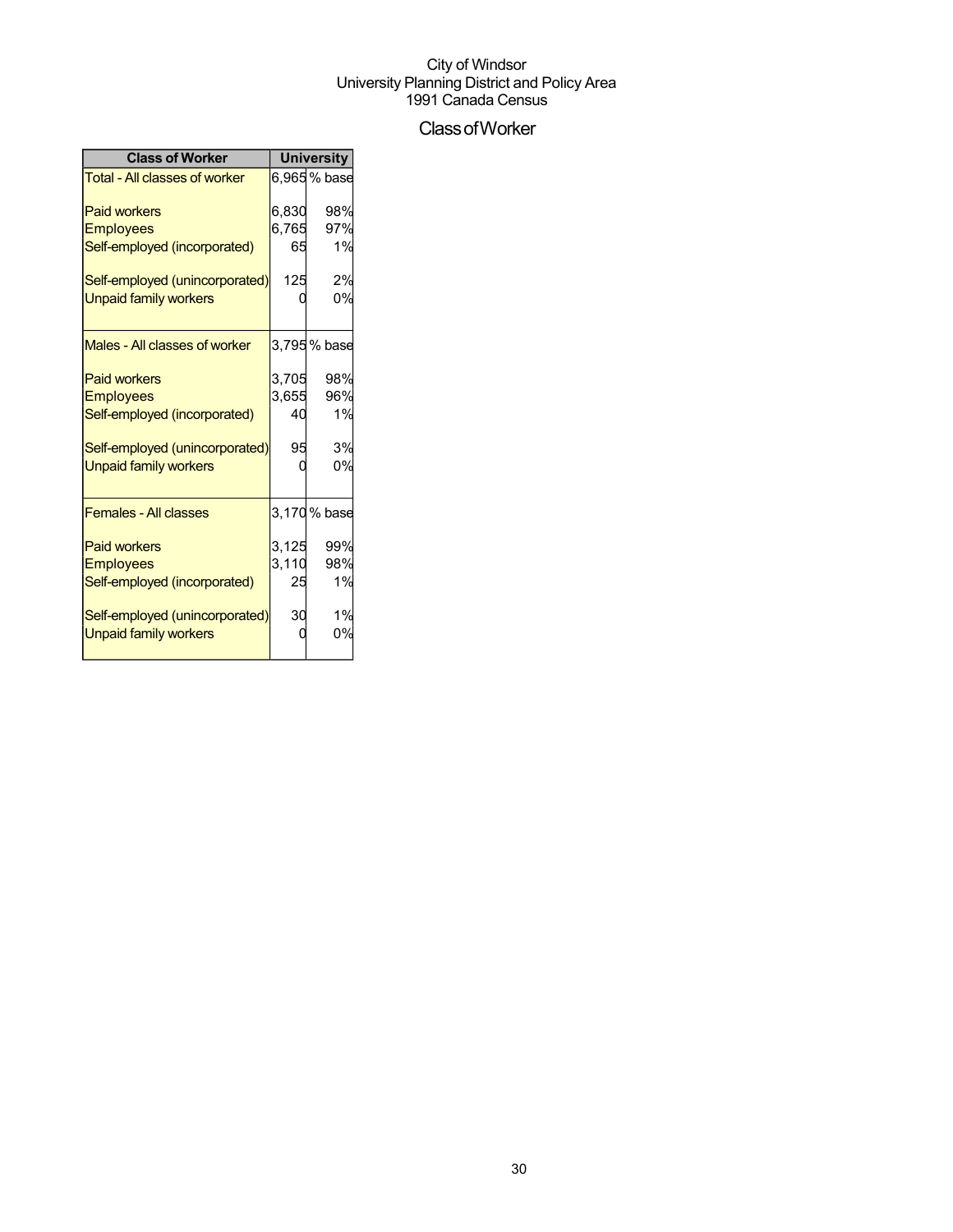## Place of Work

| <b>Place of Work</b>                                                |                  | <b>University</b> |
|---------------------------------------------------------------------|------------------|-------------------|
| <b>Total in labour force</b>                                        |                  | 6,125% base       |
| Usual place of work:                                                | 5,760            | 94%               |
| In Census Sub-division of residence 5,150                           |                  | 84%               |
| In different Census Sub-division<br>In Census Division of residence | 570<br>505       | 9%<br>8%          |
| At home<br><b>Outside Canada</b><br>No usual place of work          | 195<br>170<br>35 | 3%<br>3%<br>1%    |
| <b>Males in labour force</b>                                        |                  | 3,330 % base      |
| Usual place of work:                                                | 3.130            | 94%               |
| In Census Sub-division of residence 2,790                           |                  | 84%               |
| In different Census Sub-division<br>In Census Division of residence | 335<br>300       | 10%<br>9%         |
| At home<br><b>Outside Canada</b><br>No usual place of work          | 135<br>60<br>35  | 4%<br>2%<br>1%    |
| <b>Females in labour force</b>                                      |                  | 2,795% base       |
| Usual place of work:                                                | 2,630            | 94%               |
| In Census Sub-division of residence <sup>[2,360]</sup>              |                  | 84%               |
| In different Census Sub-division<br>In Census Division of residence | 235<br>205       | 8%<br>7%          |
| At home<br><b>Outside Canada</b><br>No usual place of work          | 60<br>110        | 2%<br>4%<br>0%    |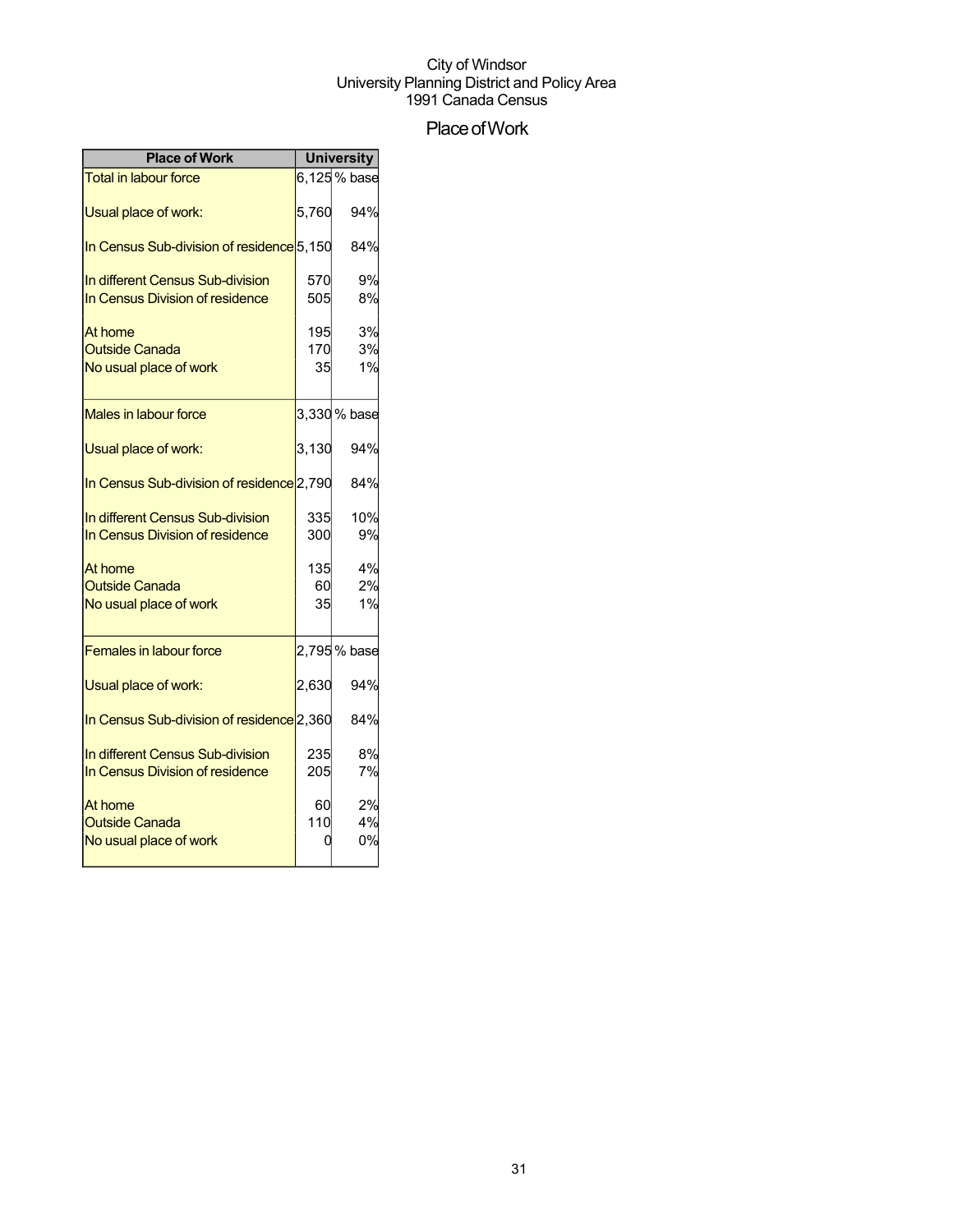## Families in Labour Force

| <b>Families in Labour Force</b>                                                                                                                                             | <b>University</b>            |                                        |  |
|-----------------------------------------------------------------------------------------------------------------------------------------------------------------------------|------------------------------|----------------------------------------|--|
| Census families in private<br>households                                                                                                                                    |                              | 3,765% base                            |  |
| Married & common-law families 2,825<br>No member in labour force<br>Some members in labour force 2,185<br>One member only<br>Two or more members<br>Couples in labour force | 645<br>595<br>1,585<br>1,385 | 75%<br>17%<br>58%<br>16%<br>42%<br>37% |  |
| Lone-parent families<br>No member in labour force<br>Some members in labour force<br><b>Parent in labour force</b>                                                          | 915<br>350<br>560<br>510     | 24%<br>9%<br>15%<br>14%                |  |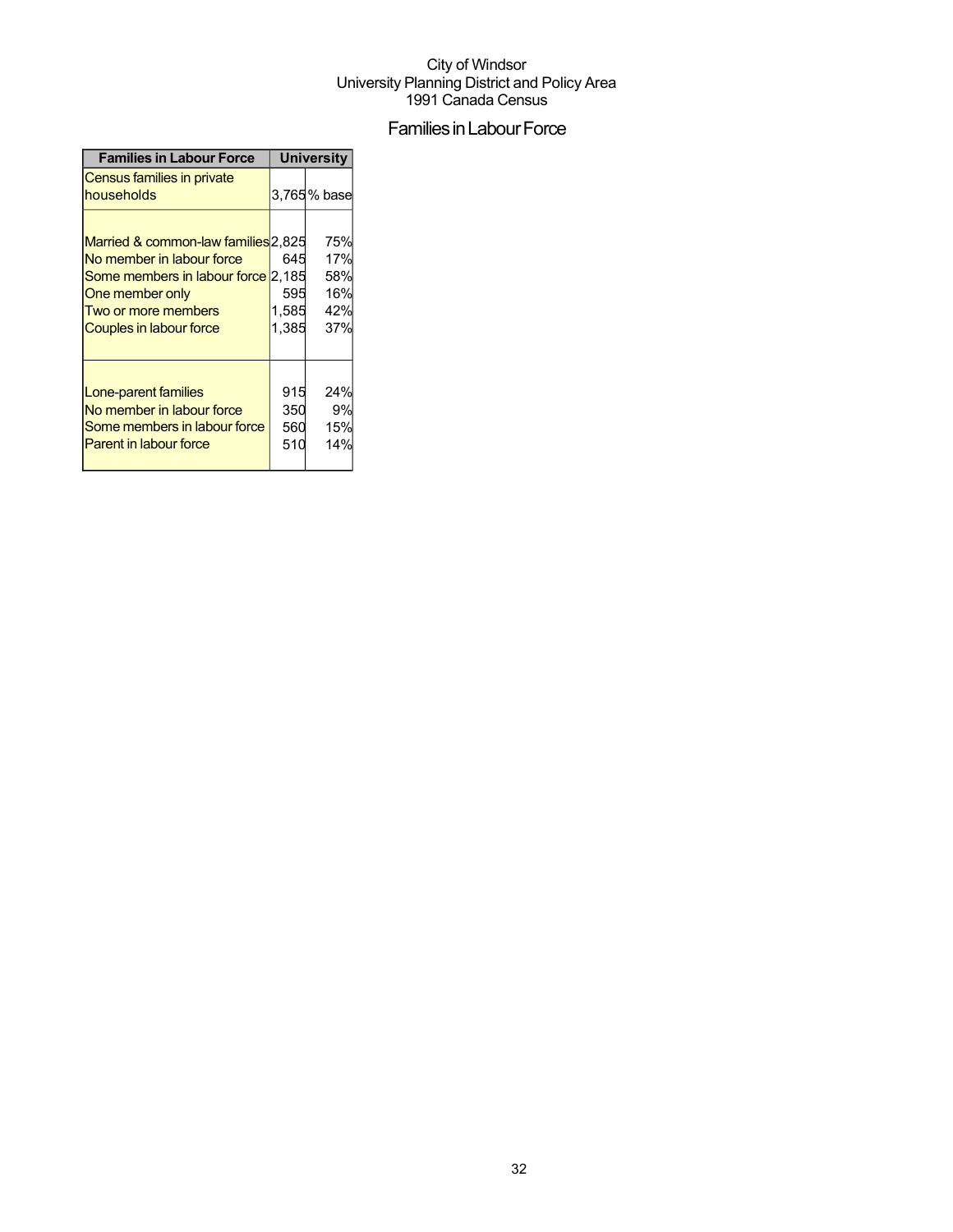## Income - full and part-time employment

| Income - full and part-time employment University |              |
|---------------------------------------------------|--------------|
| <b>Males and females</b>                          |              |
| Worked full year, full time                       | 1,850        |
| Average employment income                         | \$30,859     |
| Aggregate income (000)                            | \$57,090     |
| Worked part year or part time                     | 2,100        |
| Average employment income                         | \$13,914     |
| Aggregate income (000)                            | \$29,220     |
| <b>Males</b>                                      |              |
| Worked full year, full time                       | 1,425        |
| Average employment income                         | \$32,677     |
| Aggregate income (000)                            | \$46,565     |
| Worked part year or part time                     | 1,055        |
| Average employment income                         | \$18,025     |
| Aggregate income (000)                            | \$19,016     |
| <b>Females</b>                                    |              |
| Worked full year, full time                       | 425          |
| Average employment income                         | \$24,765     |
| Aggregate income (000)                            | \$10,525     |
| Worked part year or part time                     | 1,045        |
| Average employment income                         | \$9,765      |
| Aggregate income (000)                            | \$10,204,000 |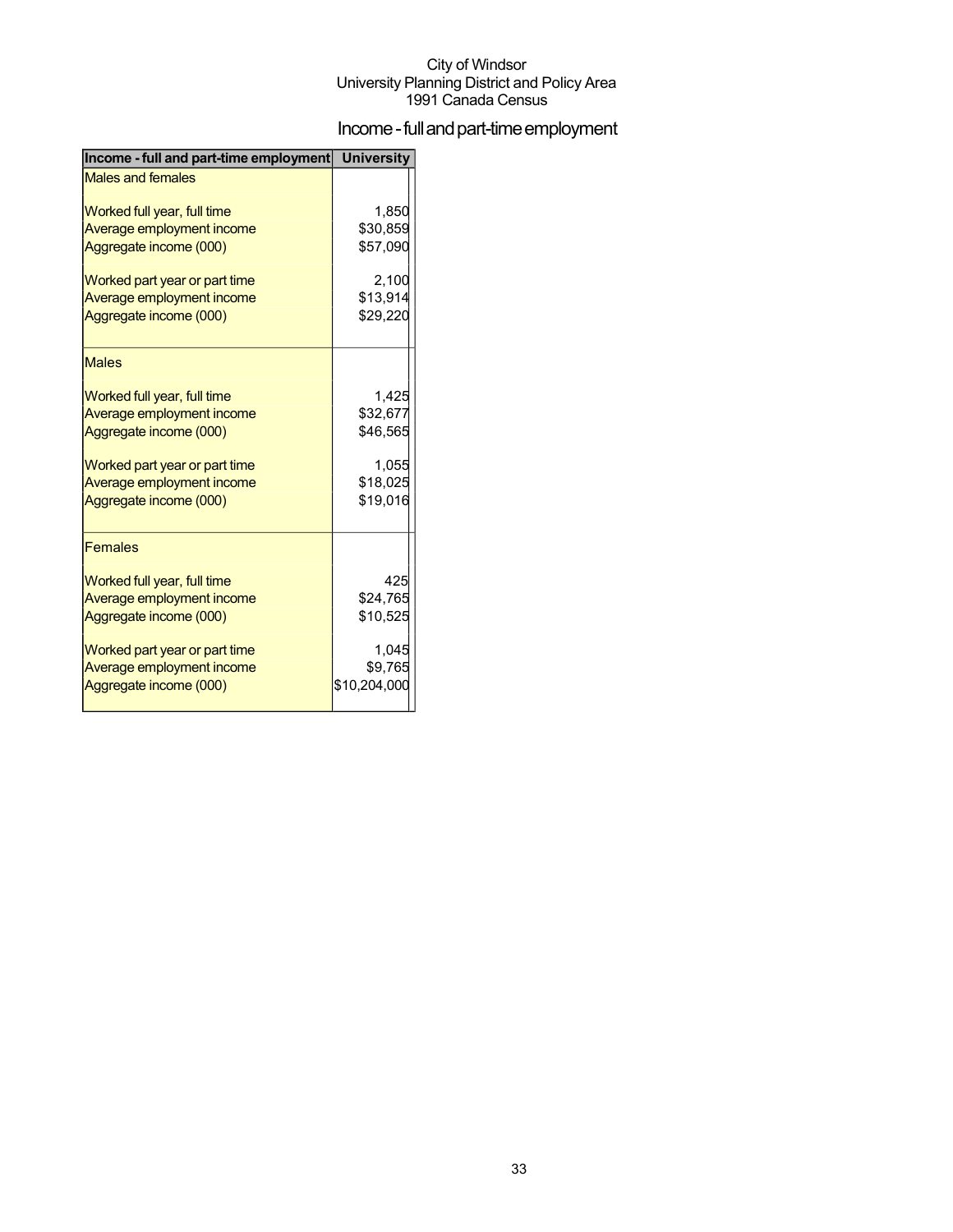## Income - Individual Source of Income

| Income - Individual<br><b>Source of Income</b> | <b>University</b> |                            |  |
|------------------------------------------------|-------------------|----------------------------|--|
| Total 15 years and over with income            |                   | 10,815% base               |  |
| <b>Under \$7,500</b><br>\$7,500 - \$14,999     |                   | 2,36521.90%<br>2,77025.60% |  |
| \$15,000 - \$29,999                            |                   | 3,18029.40%                |  |
| \$30,000 and over                              |                   | 2,42022.40%                |  |
| Average income                                 | \$19,789          |                            |  |
| Aggregate income (000)                         | \$214,016         |                            |  |
| <b>Median income</b>                           | \$16,647          |                            |  |
| Males 15 years and over with income            |                   | 5,350 % base               |  |
| <b>Under \$7,500</b>                           |                   | 87516.40%                  |  |
| \$7,500 - \$14,999                             |                   | 1,08020.20%                |  |
| \$15,000 - \$29,999                            |                   | 1,61530.20%                |  |
| \$30,000 and over                              |                   | 1,75532.80%                |  |
| Average income                                 | \$23,994          |                            |  |
| Aggregate income (000)                         | \$128,366         |                            |  |
| <b>Median income</b>                           | \$20,264          |                            |  |
| Females 15 years and over with income          |                   | 5,465% base                |  |
| <b>Under \$7,500</b>                           |                   | 1,49027.30%                |  |
| \$7,500 - \$14,999                             |                   | 1,69030.90%                |  |
| \$15,000 - \$29,999                            |                   | 1,56528.60%                |  |
| \$30,000 and over                              |                   | 66512.20%                  |  |
| Average income                                 | \$15,672          |                            |  |
| Aggregate income (000)                         | \$85,650          |                            |  |
| <b>Median income</b>                           | \$13,106          |                            |  |
| Source of total income:                        |                   |                            |  |
| <b>Employment income</b>                       | 67%               |                            |  |
| Government transfer payments                   | 18%               |                            |  |
| <b>Other income</b>                            | 11%               |                            |  |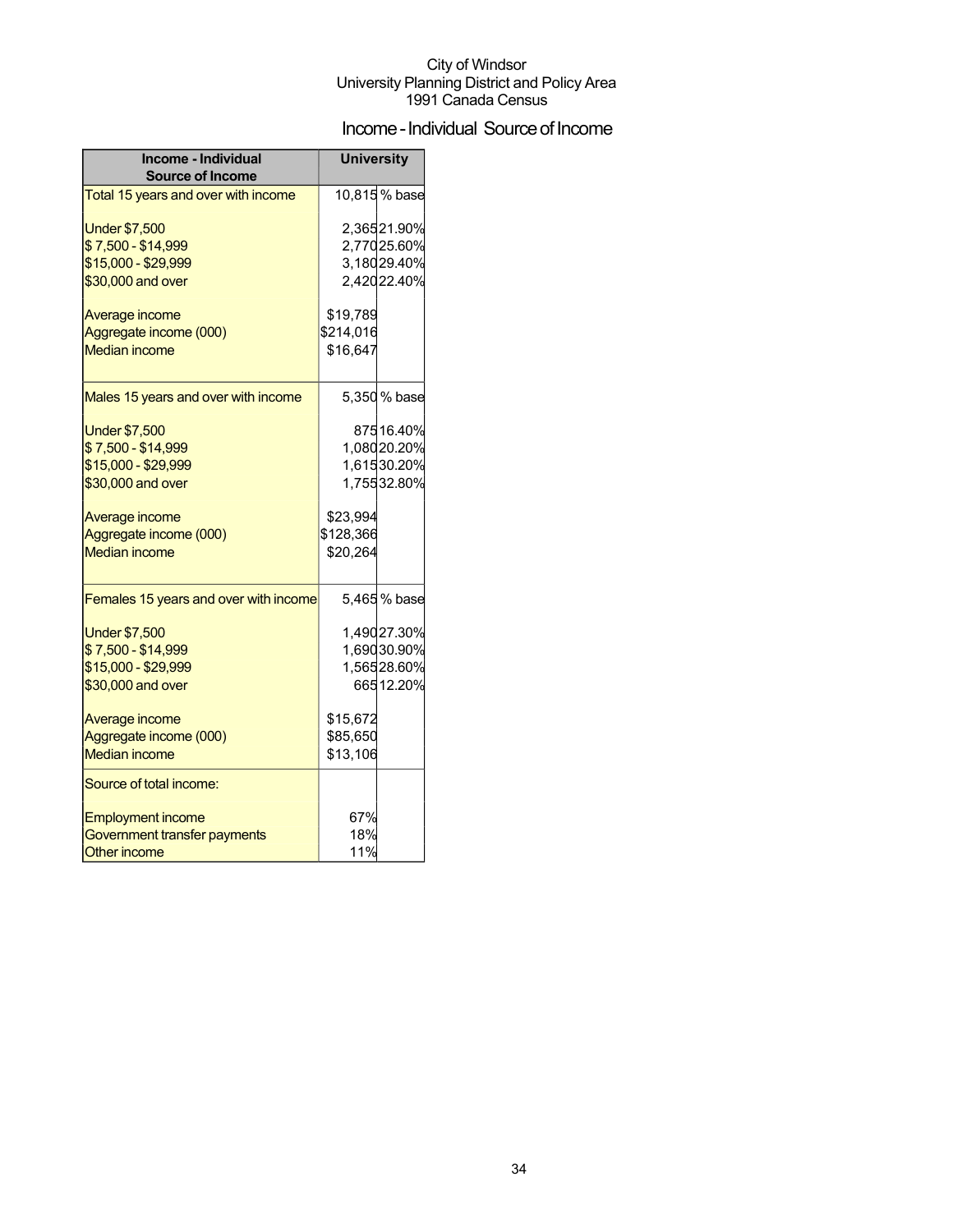## Income - Family and Household

| <b>Income - Family and Household</b> | <b>University</b> |             |  |
|--------------------------------------|-------------------|-------------|--|
| <b>Total census families</b>         |                   | 3,765% base |  |
| <b>Family Income:</b>                |                   |             |  |
| <b>Under \$20,000</b>                | 938               | 25%         |  |
| \$20,000 - \$34,999                  | 903               | 24%         |  |
| \$35,000 - \$49,999                  | 829               | 22%         |  |
| \$50,000 and over                    | 1,070             | 28%         |  |
| Average income                       | \$38,990          |             |  |
| Aggregate income (000)               | \$146,212         |             |  |
| <b>Median income</b>                 | \$35,314          |             |  |
| <b>Total households</b>              |                   | 6,455% base |  |
| Household Income:                    |                   |             |  |
| <b>Under \$20,000</b>                | 2,342             | 36%         |  |
| \$20,000 - \$34,999                  | 1,506             | 23%         |  |
| \$35,000 - \$49,999                  | 1,172             | 18%         |  |
| \$50,000 and over                    | 1,416             | 22%         |  |
| Average income                       | \$33,351          |             |  |
| Aggregate income (000)               | \$215,947         |             |  |
| <b>Median income</b>                 | \$28,029          |             |  |
| Incidence of low income:             |                   |             |  |
| <b>Total economic families</b>       | 3,680             |             |  |
| <b>Families with low income</b>      | 835               |             |  |
| Incidence of low income              | 23%               |             |  |
| Total unattached individuals         | 3,115             |             |  |
| Individuals with low income          | 1,295             |             |  |
| Incidence of low income              | 42%               |             |  |
| Persons in private households        | 14,045            |             |  |
| Persons in low income families       | 3,880             |             |  |
| Incidence of low income              | 28%               |             |  |